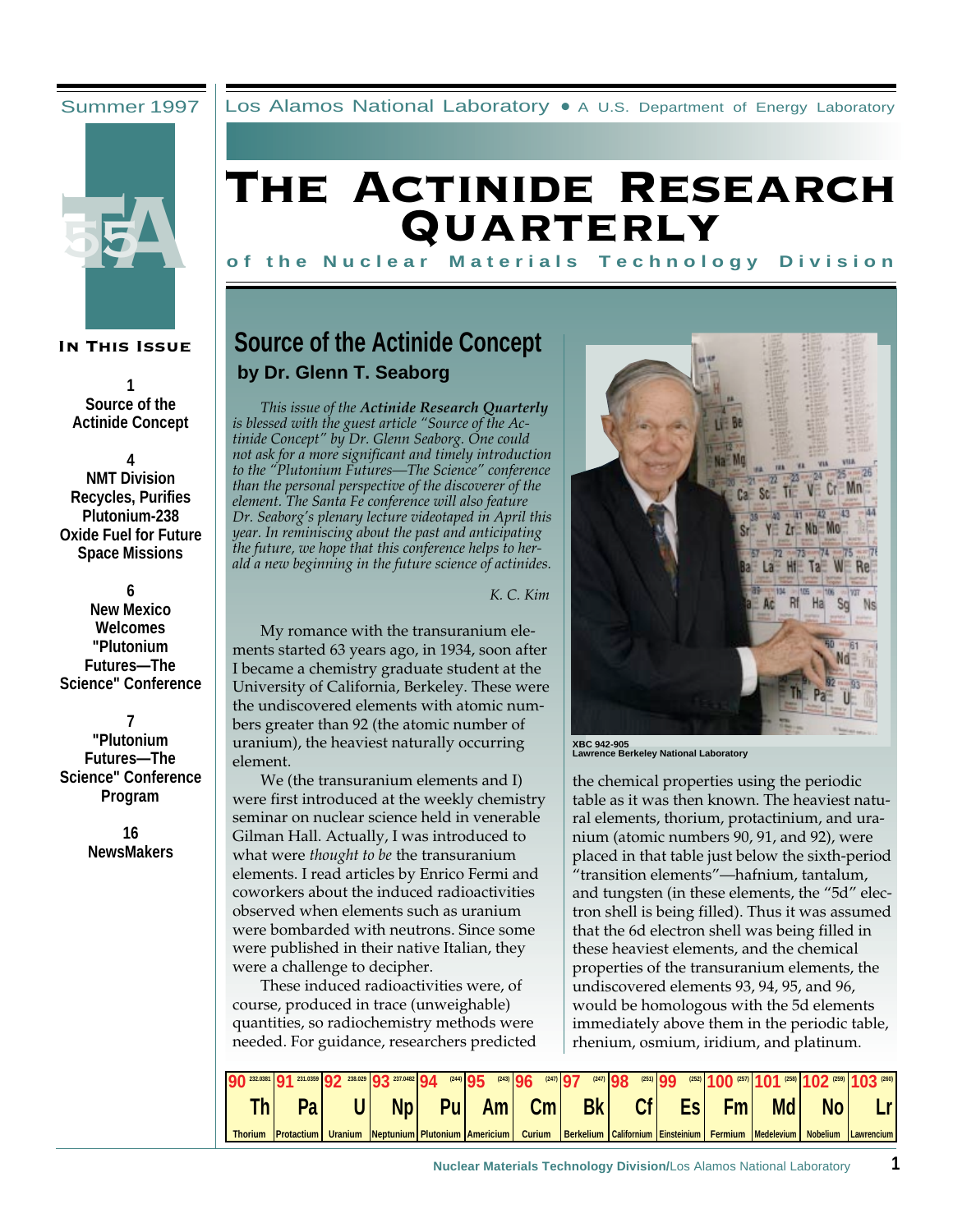

**Dr. Glenn Seaborg**

The limited chemical identification experiments of Fermi and coworkers seemed consistent with this view. The work of Otto Hahn, Lise Meitner, and Fritz Strassman in Berlin seemed to further confirm it.

Little did we know then how we were being misled by accepting what was easiest to accept. I bought this interpretation "hook, line, and sinker." In the fall of 1936, I described the work and interpretation of Otto Hahn and coworkers during a required graduate student talk to the chemistry faculty, staff, graduate students, and visiting scientists.

Then in January 1939, the bubble burst! At the physics journal club meeting, we heard something extraordinary. Niels Bohr, who had arrived in New York the previous week, brought news from Otto Hahn's laboratory that the neutron-bombardment of uranium produced isotopes of light elements, like barium and lanthanum. The meaning was simple: the uranium had been split approximately in half, and all the radioactive "transuranium" isotopes studied by Hahn, Strassman, and Meitner during the previous four years were actually isotopes from the middle of the periodic table.

This was exciting! After the seminar, I walked the Berkeley streets for hours, chagrined that I hadn't recognized that the "transuranium elements" in which I had been so interested were nothing of the kind. I felt stupid for failing to admit the possibility. Subsequent work showed that the radioactivities that had been ascribed to transuranium elements were actually due to fission products!

With poetic justice, the actual discovery of the first transuranium element resulted from experiments aimed at understanding the fission process. In 1940, Edwin M. McMillan and Philip H. Abelson showed that a radioactive product of the bombardment of uranium with neutrons was an isotope of element 93, with a mass number 239 ( $239$ ). The isotope  $239$ , a negative beta-particle emitter, should decay to the product <sup>239</sup>94, but they were unable to observe this daughter product because of its long half-life.

McMillan then started looking for a shorter-lived isotope of element 94 through the deuteron bombardment of uranium. When McMillan was called to MIT for war work, I continued this quest with the help of my graduate student Arthur C. Wahl and another instructor in chemistry at Berkeley, Joseph W. Kennedy. We succeeded on the night of February 23–24, 1941, in chemically identifying (i.e., discovering) element 94 (the isotope 23994) in room 307, Gilman Hall (designated as a National Historic Landmark on the 25th anniversary of the discovery). Most importantly, we found that the chemical properties of element 94 weren't like those predicted from the periodic table of that time (i.e., not like osmium), but were chemically similar to uranium. Joined by physicist Emilio Segrè, we soon identified  $23994$  and, most importantly, demonstrated that it was fissionable by slow neutrons.

Following McMillan's suggestion for naming element 93 "neptunium" (after Neptune, the first planet beyond Uranus), with the chemical symbol Np, Wahl and I suggested "plutonium" (after Pluto, the next planet) for element 94. We first debated whether the name should be "plutium" or "plutonium," the sound of which we liked better. Although the chemical symbol might have been "Pl," we liked the sound of "Pu," for the reason you might suspect, and therefore decided on "Pu."

I had the pleasure of meeting for the first time Clyde Tombaugh, the discoverer of the planet Pluto, in Albuquerque, New Mexico, on June 9, 1991. At that time, he told me he had also considered naming his planet after the Greek god Cronus or Roman goddess Minerva (rather than after Pluto). In that case, I suppose we would have given element 94 the name "cronium" or "minervium," and therefore, people throughout the world would never have heard the word "plutonium" which is so much in the news today.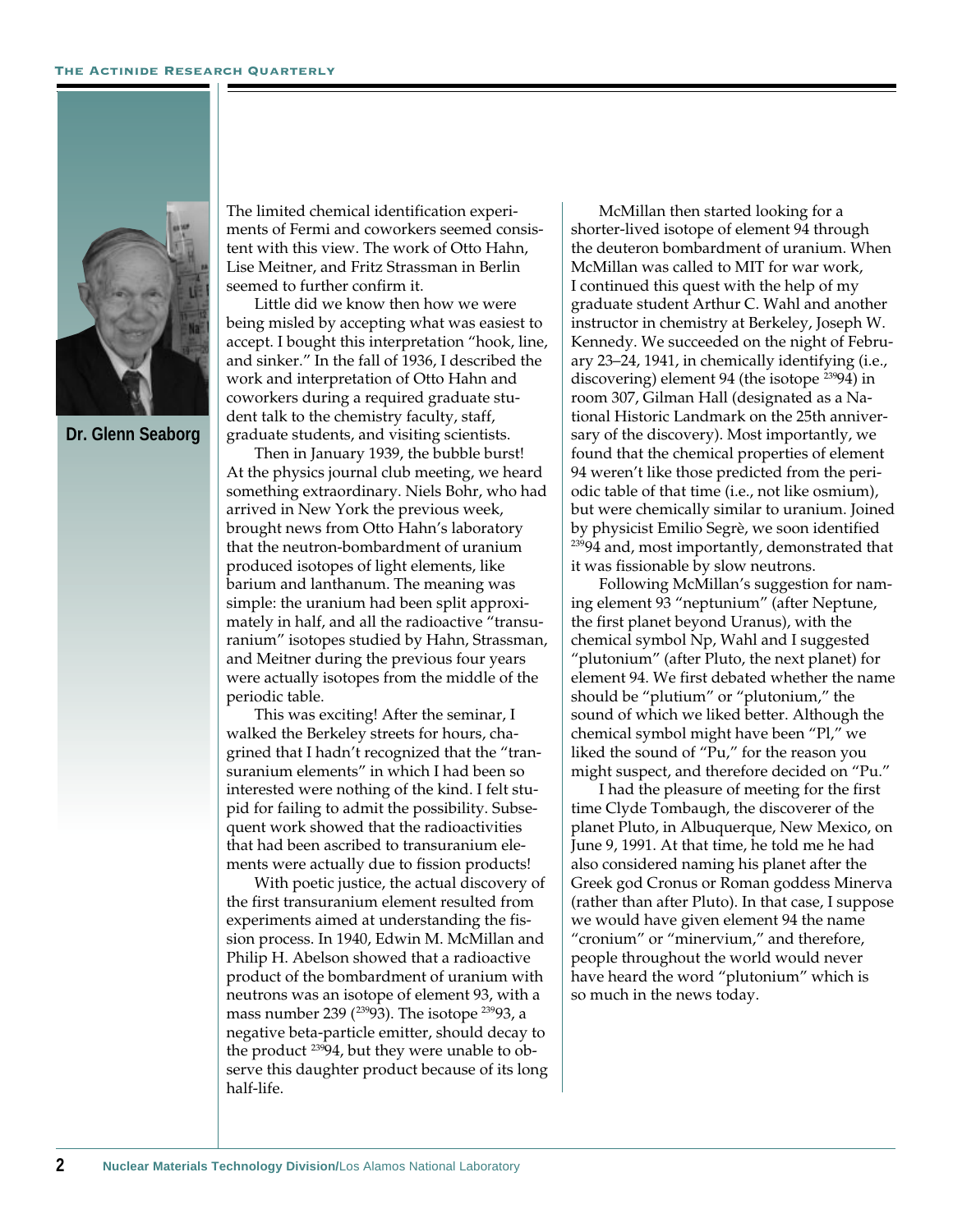The chemical properties of neptunium and plutonium were found to be similar to those of uranium and quite unlike those of rhenium and osmium, which, according to the existing periodic table, they should have resembled. Thus we concluded that a new series of 14 rare-earth-like elements, starting at uranium, would be the "uranide" (uranium-like) series, just as the 14 rare-earth elements were known as the "lanthanide" (lanthanum-like) series.

Wrong again!

Soon after Pearl Harbor and the U.S. entry into World War II, I moved to the wartime Metallurgical Laboratory of the University of Chicago. Here, we solved many of the problems attendant with plutonium-239 production, and I turned my attention to the quest for the next two transuranium elements, 95 and 96. I was joined in the endeavor by my colleagues Albert Ghiorso, Ralph A. James, and Leon O. (Tom) Morgan. But when we predicted the chemical properties on the basis of the "uranide" concept, we failed to make any identification of our transmutation products.

We weren't successful until I suggested that we needed a bold revision of the periodic table in order to make correct predictions of the chemical properties of elements 95 and 96. I wrote a secret report in July 1944, suggesting that thorium, protactinium, and uranium be removed from the body of the periodic table and placed as the beginning of a "transition" series, analogous to the lanthanide (rare-earth) elements, in a separate row at the bottom. Thus the 14 elements beginning with thorium (elements 90–103), would become the "actinide" elements (by analogy with the "lanthanide" elements). They would then show the necessary element-by-element analogy with the lanthanide elements (58–71).

Thus element 95 would be chemically similar to the lanthanide element europium (63) and element 96 would be chemically similar to gadolinium (64). Using this concept, in 1944 and 1945, we synthesized and chemically identified elements 95 and 96, by analogy with their rare earth homologues, europium (element 63) and gadolinium (element 64). The new elements were subsequently named americium (95) and curium (96) by analogy with the naming of their homologues.

This bold revision of the periodic table was a hard sell. When I showed it to some world-renowned inorganic chemists, I was advised not to publish it—such an act would "ruin my scientific reputation."

However, I did publish it after the war, and it became a guide for the chemical identification of most of the subsequent members of the actinide series. The series was predicted to end at element 103, and the subsequent investigations confirmed this.

At element 104 (now known as rutherfordium), we jumped back up to the body of the periodic table, and rutherfordium took its place under hafnium (element 72). (This spot had been occupied by thorium before I moved it to a separate row at the bottom of the periodic table). Then we proceed across the periodic table along now-known elements 105–112, to undiscovered elements 113–118; element 118 will be a noble gas.

This form of the periodic table is accepted throughout the world and is now ubiquitous in wall charts and chemistry books. I am, needless to say, proud that U.S. chemists recommended that element 106, which is placed under tungsten (74), be called "seaborgium." I am looking forward to the day when chemical investigators will refer to such compounds as seaborgous chloride, seaborgic nitrate, and perhaps, sodium seaborgate. Fortunately, this name, after initial rejection, is now being accepted by the Commission on Nomenclature on Inorganic Chemistry of the Union of Pure & Applied Chemistry (IUPAC).

This, then, is a brief account of the origin of the *actinide concept* for the placement of the fourteen elements beyond actinium (atomic numbers 90–103) in the Periodic Table.

**This bold revision of the periodic table was a hard sell. When I showed it to some worldrenowned inorganic chemists, I was advised not to publish it—such an act would "ruin my scientific reputation."**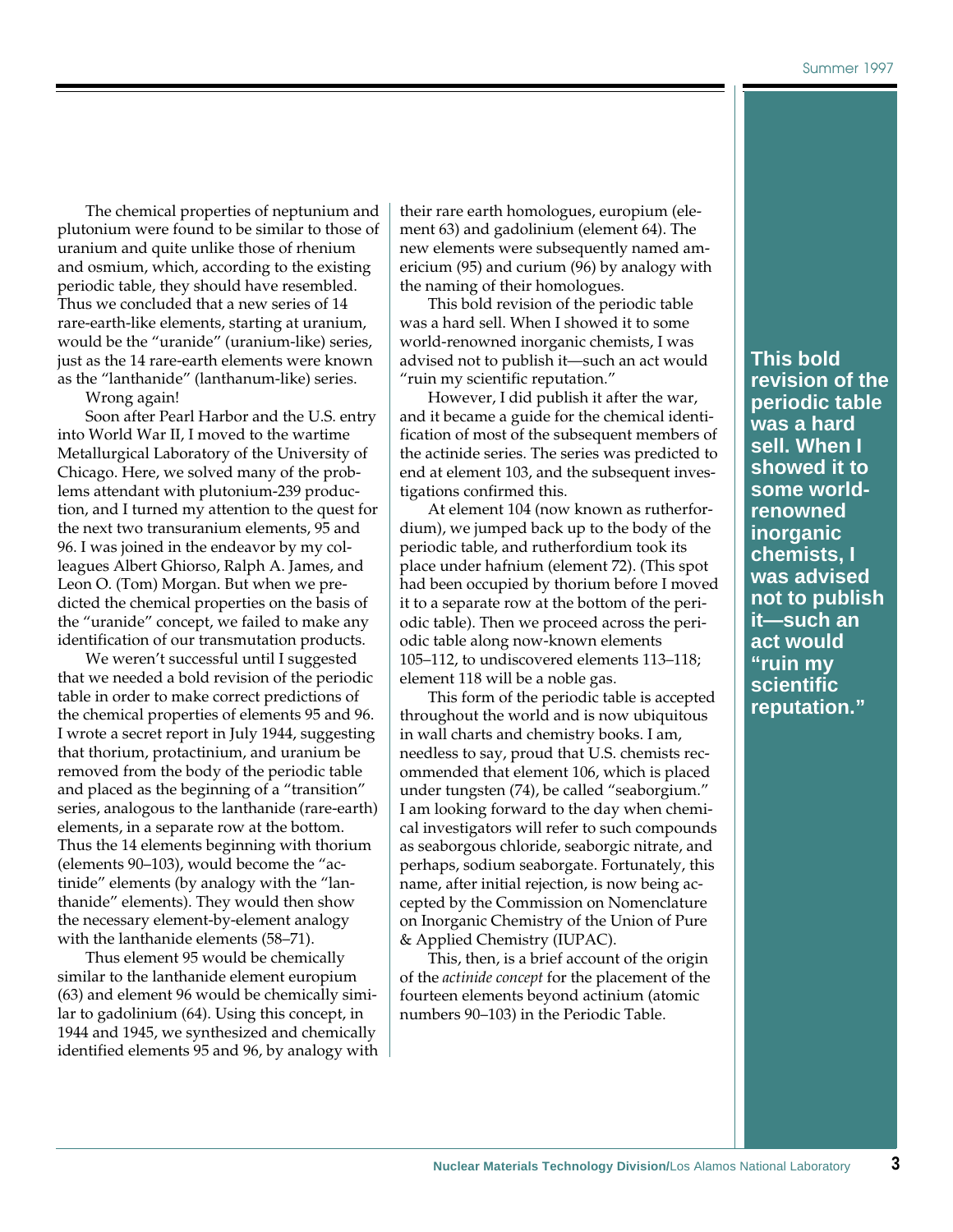### **NMT Division Recycles, Purifies Plutonium-238 Oxide Fuel for Future Space Missions**

Plutonium-238 ( $^{238}$ Pu) has proven to be an excellent radioisotope for space power applications because of its availability, power density, useful lifetime, minimal shielding

**ballmill.eps**

requirements, and oxide stability. The Laboratory's experience with the  $^{238}$ Pu isotope goes back many years to pioneering efforts associated with developing pacemakers and designing, fabricating, and testing heat sources for space. More recent LANL work has been associated with the design and fabrication of gen-

eral purpose heat source (GPHS) units and radioisotope heater units (also known as RHUs) to support the Cassini mission to Saturn (Reported in *Actinide Research Quarterly,* Fall 1996).

**Figure 1: Highenergy ball mill used in preparing plutonium-238 dioxide feed for dissolution. Because 238Pu, used for space power applications, is no longer available from DOE nuclear reactors, NMT proposes to recycle old sources of 238Pu in the DOE complex to make the necessary fuel.**

Plutonium-238 is made in a nuclear reactor by neutron irradiation of neptunium-237 to form neptunium-238. Short-lived neptunium-238 (half-life of 2.35 days) then decays by beta emission to  $^{238}$ Pu (half-life of 87.74 years). The shutdown of most DOE nuclear reactors has raised doubts about the production of new <sup>238</sup>Pu for future space missions. The NMT Division proposes to recycle old sources of <sup>238</sup>Pu that exist in the DOE complex to make highly purified fuel. Recycled fuel could also be mixed with higher-isotopic fuel obtained from the Former Soviet Union, England, France, or Canada.

The purity specifications for <sup>238</sup>Pu to be used in heat sources are rigorous. Small amounts of impurities in <sup>238</sup>Pu fuel could interfere with the function of heat sources in several ways, including grain growth in the iridium used in the inner clad layer to encapsulate the fuel; plugging of the fueled clad vent, leading to potential pressurization and rupture; and interference with instrumentation onboard the spacecraft from emitted radiation, primarily from neutrons produced by  $(\alpha, n)$ reactions with light elements.

Our initial effort has focused on purification of  $^{238}$ PuO<sub>2</sub> fuel that fails to meet GPHS specifications because of impurities. The most notable nonactinide impurity was silicon, but aluminum, chromium, iron, and nickel were also near to or in excess of limits specified by GPHS fuel powder specifications. The  $^{234}$ U was by far the largest actinide impurity observed in the feed material because it is the daughter product of  $^{238}$ Pu by alpha decay. Older heat sources to be reclaimed would have relatively large amounts of  $^{234}$ U ingrowth (half-life of 24,500 years), a valuable isotope that could be recovered for use in tracer studies of U.

Chemical processing of 238Pu fuel offers several unique challenges. One step in making  $238$ PuO<sub>2</sub> fuel extremely stable for heat sources is high-temperature firing of up to 1600°C. Unfortunately, this makes the material very hard to dissolve by usual methods should additional purification be required. We have observed a marked improvement in dissolution efficiency when the  $^{238}$ PuO<sub>2</sub> feed is first milled in a high-energy ball mill. The very fine powder obtained dissolves at an acceptable rate in a mixture of refluxing nitric and hydrofluoric acids.

Plutonium (III) oxalate precipitation was selected for this portion of the demonstration because of its simplicity, speed, and adequacy of purification. In particular, plutonium (III) oxalate precipitation requires no temperature control, shows little detrimental effect from excess oxalic acid, and has a rapid reaction, precipitation, and filtration time. Reagentgrade chemicals were used to minimize introduction of contaminants. Teflon or polypropylene apparatus was used for 238Pu solutions in this demonstration to avoid leaching silicates from glassware.

Plutonium exhibits some of the most complex and interesting chemistry of any element, with several oxidation states possible in solution. Controlling the oxidation state of plutonium is challenging under any circumstances, but it is particularly so in the presence of so much alpha radiation. As 238Pu has an alpha activity of 17.1 Ci/g, even a moderate batch size (80 g) of 238Pu can have over 1000 Ci of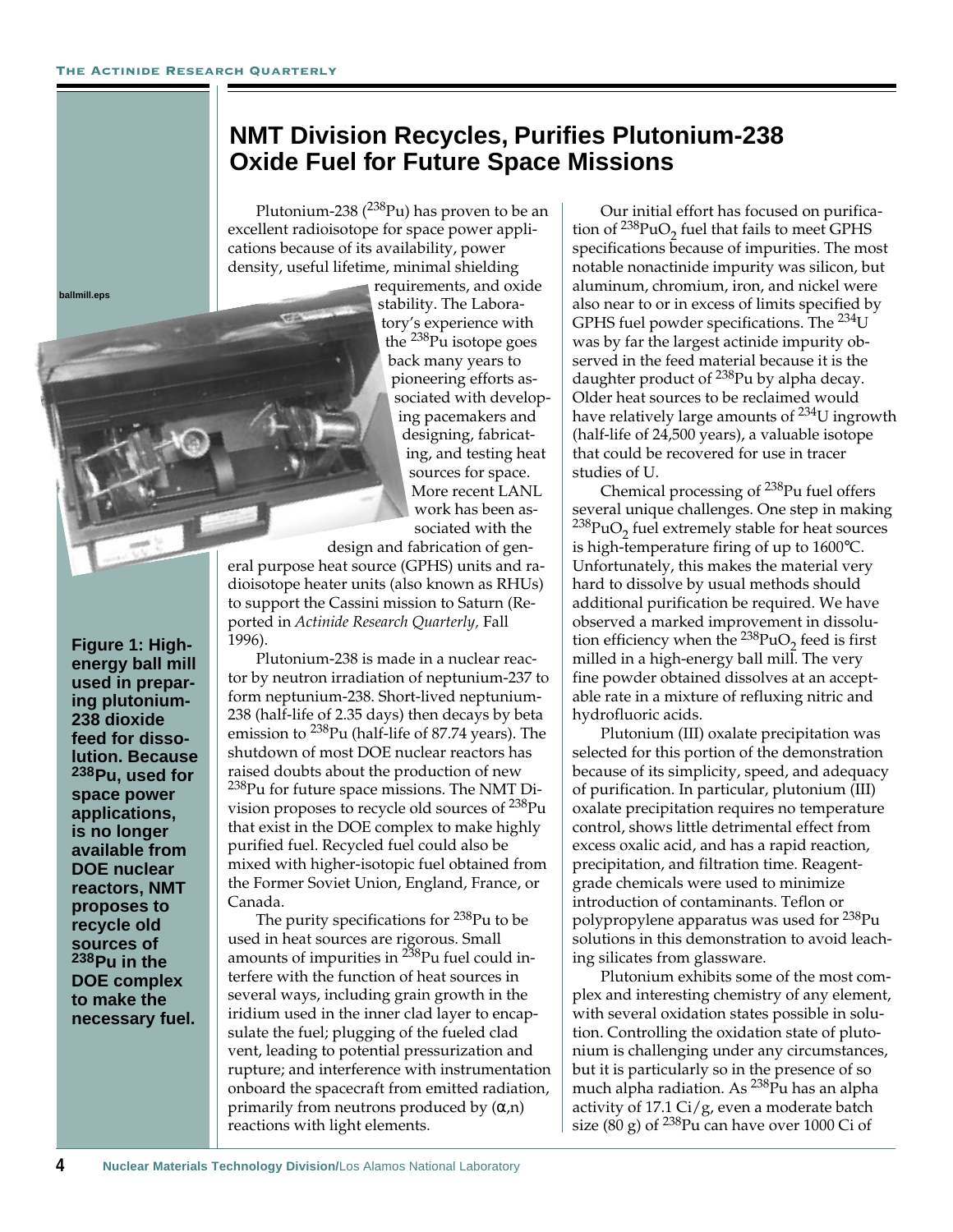alpha in a single small solution. To mitigate effects of radiolysis caused by this level of radioactivity, combinations of reducing agents were used in excess, and all steps were performed as rapidly as possible. Our best results to date combined hydroxylamine nitrate with either sulfamic acid or urea.

Decontamination factors for uranium, silicon, chromium, iron and nickel were very good using the plutonium (III) oxalate precipitation method employed. Up to 96%–99% reduction in impurities was noted. The purity of the  $^{238}$ PuO<sub>2</sub> recovered from this demonstration was significantly better than GPHS specifications, and in fact better than that of any fuel material received at LANL for use in the Cassini mission to Saturn.

NMT Division has expertise and facilities that make larger-scale recovery and purification of 238Pu for oxide fuel a practical option. Additional supplies of  $^{238}$ Pu oxide fuel from many existing sources can be recovered in a glove box facility like PF-4. Plutonium-238 materials targeted for recovery include impure oxide and scrap items. For many  $^{238}PuO<sub>2</sub>$  feeds, including those with significant  $^{234}$ U ingrowth, the plutonium (III) oxalate precipitation procedure is adequate to meet the GPHS fuel standard. For scrap items that are lean in <sup>238</sup>Pu values, anion exchange separation offers a method to concentrate and purify additional amounts of the isotope.

Efforts continue to develop the capability for efficient, safe, cost-effective, and environmentally acceptable methods to recover and purify  $^{238}$ PuO<sub>2</sub> fuel in a glove box environment. Los Alamos is the Department of Energy's "Lead Lab" for plutonium, and NMT Division has the resident plutonium experience and required infrastructure to complete this project successfully. One of the most valuable contributions is the waste minimization efforts underway in NMT to reduce the activity and volume of liquid and solid wastes associated with plutonium processing. Technology transfer of these capabilities to processing of  $^{238}$ PuO<sub>2</sub> will greatly support our ability to provide high-purity fuel for future space power applications.



**tefpot.eps**

**Jacob Espinoza, Elizabeth Foltyn, and Gary Rinehart** (NMT-9) and **Louis Schulte, Gary Silver, Larry Avens,** and **Gordon Jarvinen** (NMT-6) are the principal developers of this project. They acknowledge many contributors to this work: **Kevin Ramsey** and **Jim Jones** (NMT-9) for help with hardware and glove box development; **Charles V. Puglisi, Carlos D. Dozhier, Christina M. Lynch, Paul F. Moniz, Robert W. Mathews, Richard T. Romero,** and **Mary Severinghaus** (NMT-9) for the help with hot jobs and sample removal; **Tim George** (NMT-9), **Keith Fife, Steve Yarbro,** and **Steve Schreiber** (NMT-2), **Mark Dinehart, Jerry Lugo,** and **Randy Vaughn** (NMT-6) for helpful conversations; **Johnny N. Quintana** (CST-4), and **Margaret T. Trujillo** and **Nelson D. Stalnaker** (CST-8) for radiochemical analysis of solutions; and numerous others in LANL groups CST-8 and CST-9 for elemental and radiochemical analysis of the plutonium-238 oxide products.

**Figure 2: After ball milling, the plutonium-238 dioxide feed is dissolved in a mixture of nitric and hydrofluoric acids in this apparatus consisting of a Teflon roundbottomed flask, Teflon reflux condenser, and Teflon-compatible heating mantle. The dissolution is one step in producing a 238Pu fuel that meets the rigorous specifications for high purity to ensure proper performance for space applications.**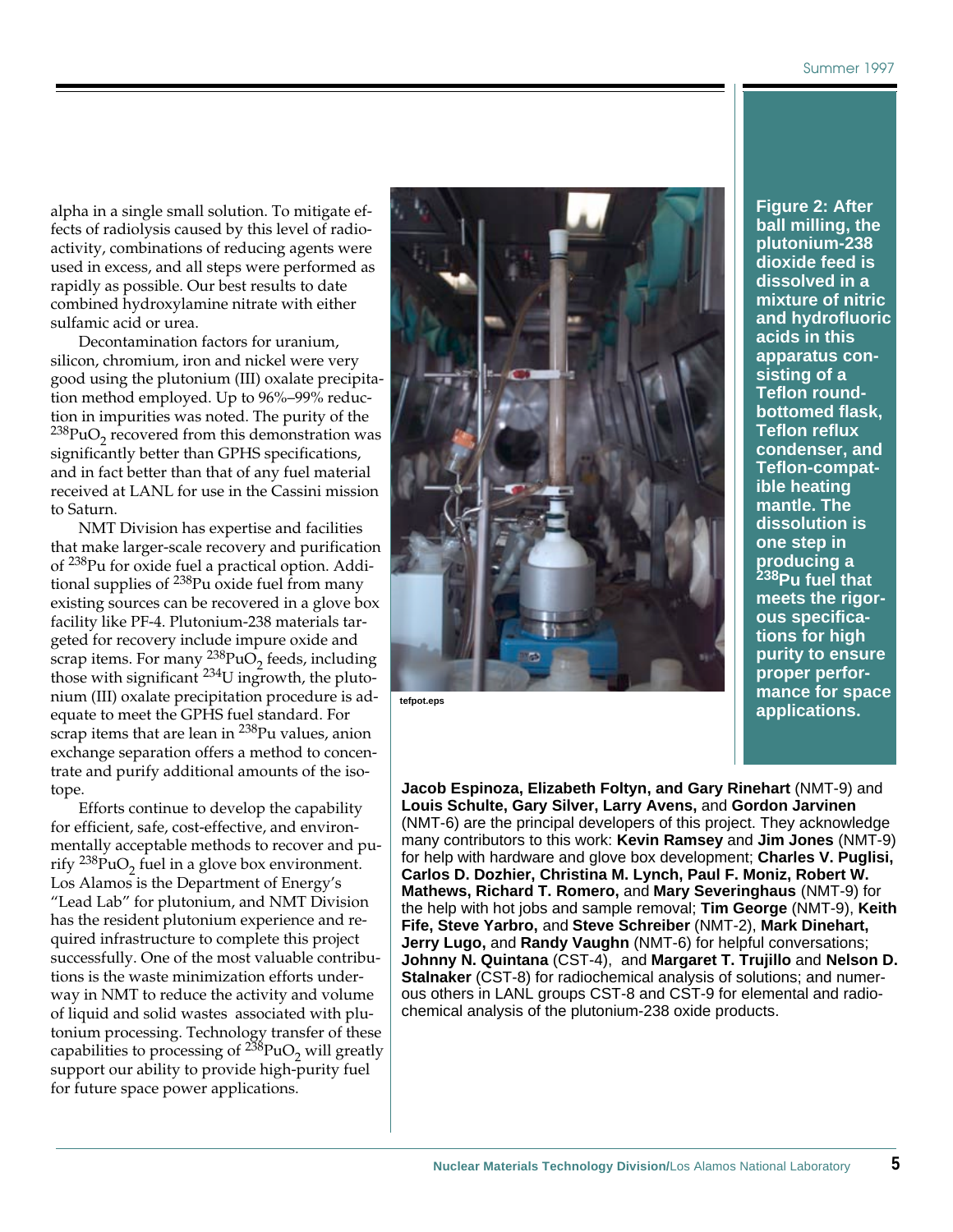### **Editorial**

## **New Mexico Welcomes "Plutonium Futures—The Science" Conference**

















**many different forms**

The field of actinide science has been shrinking for some time. While actinides, most prominently among them uranium and plutonium, are one of the most important energy sources worldwide, the adverse publicity resulting from the real or sometimes perceived nuclear danger has left this field in somewhat benign neglect from the scientific community. The public often recognizes the benefits provided by nuclear energy but does not wish to associate with the concomitant nuclear issues. Awakening the scientific community and the public interest to the need of dealing with the nuclear issues in such areas as nuclear waste, weapons dismantlement, contamination, and environmental cleanup is the first step toward solving some of the problems confronting us in the next several decades.

In August this year the Nuclear Materials Technology Division of the Los Alamos National Laboratory will sponsor an international conference on the subject of plutonium in cooperation with the American Nuclear Society. The idea of holding the "Plutonium Futures - The Science" conference locally was conceived well over a year ago, and the conference program presented in this issue of the *Actinide Research Quarterly* is a witness to the preparation and enthusiasm of the organizers and participants alike. Nuclear issues are broadranging, and many are of a nontechnical nature. By focusing on the science, however, the conference aims to achieve a degree of balance in the current debates on all things nuclear. Also, it is important to recognize that nuclear issues are worldwide issues and therefore require broad-based participation and cooperation.

The impact of plutonium on worldly affairs, both domestic and international, has been so great and profound for a half century that plutonium may garner the distinguished title of "the element of the 20th century." The conference organizers recognize that there are a multitude of issues surrounding plutonium and other actinides and that both short- and long-term solutions to reducing the nuclear danger rest ultimately on the scientific and technological knowledge base. Thus one of the main objectives of the conference is to provide an opportunity to present and assess our current understanding of plutonium and actinide sciences and to bring focus on the science needed for solving important national and international issues associated with plutonium. Another equally important objective is to inform the public, our stakeholders as well as the scientists, and to attract today's students who will carry on the task of solving the nuclear issues into the next century.

The topics covered in this conference (scientific program on following pages) are multidisciplinary and include separations chemistry, transuranic waste, isotopes/ nuclear fuels, detection and analysis, materials science, noble actinides compounds and complexes, and environmental and biosphere chemistry. Plenary topics by invited speakers and technical presentations will highlight important issues and new developments. There also will be exhibits showing the Los Alamos Plutonium Facility at Technical Area 55, plutonium work at Savannah River Technology Center, and an introductory exhibit featuring the Glenn Seaborg Transactinium Institute.

*K. C. Kim*

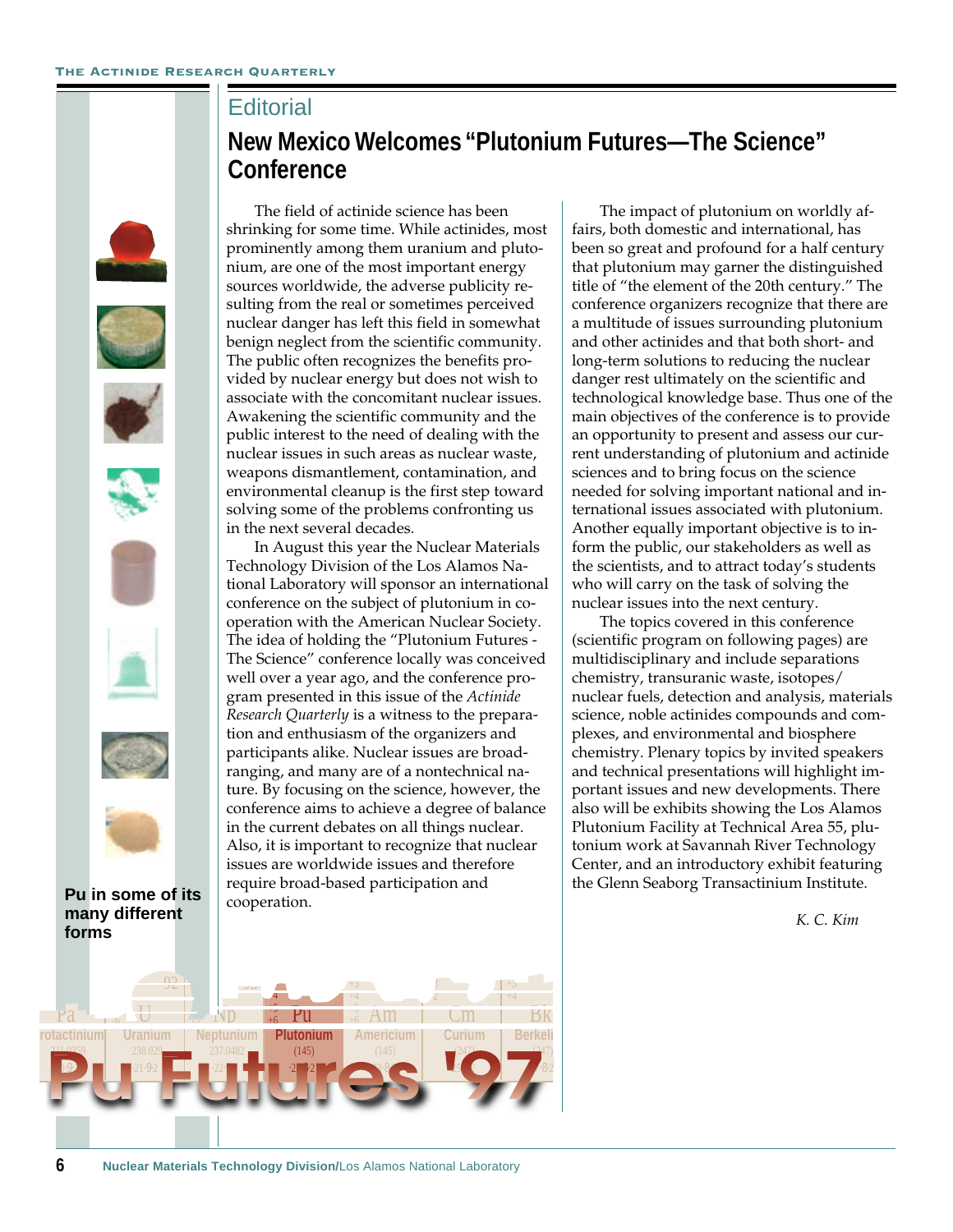|                                          | <b>Preliminary Program</b><br>for the Plutonium Futures—The Science Conference<br>Sunday, August 24, 1997                                                                                                                                                            |
|------------------------------------------|----------------------------------------------------------------------------------------------------------------------------------------------------------------------------------------------------------------------------------------------------------------------|
|                                          | <b>Registration and Reception</b><br>Hilton, Chamisa Courtyard<br>Monday, August 25, 1997<br>Registration<br>Hilton, Promenade                                                                                                                                       |
| <b>Plenary Session</b>                   | Session Co-Chairs: R. Bruce Matthews and Paul Cunningham<br>Hilton, Mesa Ballroom                                                                                                                                                                                    |
|                                          | <b>Welcome, Dr. Sig Hecker, Los Alamos National Laboratory</b>                                                                                                                                                                                                       |
|                                          | <b>SEABORG</b> and PLUTONIUM: Retrospective and Perspective                                                                                                                                                                                                          |
|                                          | The Role of Plutonium in Energy Production Outside the United States<br>Dr. Alan Waltar (Advanced Nuclear and Medical Systems)                                                                                                                                       |
|                                          | Options for Plutonium Utilization: Sustainable Energy Development, Safeguards,<br>and Nuclear Safety<br>Dr. Victor M. Mourogov (International Atomic Energy Agency)                                                                                                  |
|                                          | <b>Plus Additional Plenary Session Speakers</b>                                                                                                                                                                                                                      |
|                                          | Hilton, Mesa Ballroom, New Mexican buffet<br>Lunch<br>Exhibits on plutonium, TA-55, and the Seaborg Institute can be seen in the Aspen and<br>Ortiz 1 and 2 siderooms during lunch and all conference breaks                                                         |
| <b>Materials Science</b>                 | Session Chair: Rodney Ewing, University of New Mexico<br>Hilton, Mesa Ballroom                                                                                                                                                                                       |
|                                          | Materials Science of Plutonium and Americium with Group IV Elements: Compounds and<br><b>Solid Solution Relevant to Nuclear Applications</b><br>P. E. Raison, R. G. Haire, T. Sato (Oak Ridge National Laboratory)                                                   |
|                                          | Thermochemistry of Crystalline and Amorphous Phases Related to Plutonium Containment<br>A. Navrotsky (UC Davis)                                                                                                                                                      |
|                                          | Point Defects in the Solid Solutions of Actinide Oxides (M, An) $O_{2+x}$ and Properties of Fuels<br>$(An=Np, Pu, Am, or Cm)$<br>M. Beauvy, C. Duriez, T. Gervais, J. Larroque, J. M. Bonnerot (Commissariat a l'Energie<br>Atomique, France)                        |
|                                          | Refreshments in the Promenade<br><b>Break</b>                                                                                                                                                                                                                        |
| <b>Transuranic</b><br><b>Waste Forms</b> | Session Chair: Mal McKibben, Westinghouse Savannah River Company<br>Hilton, Mesa Ballroom                                                                                                                                                                            |
|                                          | <b>Immobilisation of Pu-Rich Wastes in Synroc</b><br>E. R. Vance,* A. Jostsons,* M. W. A. Stewart,* R. A. Day,* B. D. Begg,* M. J. Hambley,*<br>K. P. Hart,* B. B. Ebbinghaus <sup>†</sup> (*ANSTO, Australia, †Lawrence Livermore National Laboratory)              |
|                                          | Amorphous Zirconium Hydrosilicate (AZHS)—A Prospective Material for Pu Fixation<br>B. E. Burakov,* K. B. Helean <sup>†</sup> , E. B. Anderson,* R. C. Ewing, <sup>†</sup> A. F. Smetannikov*<br>(*V. G. Khlopin Radium Institute, Russia, †University of New Mexico) |
|                                          | New Ceramics for Tetravalent Actinides: $Th_4(PO_4)_4P_2O_7$ . Leaching Tests for U <sup>4+</sup> and Pu <sup>4+</sup><br>N. Dacheux, R. Podor, V. Brandel, J. F. LeDû, B. Chassigneux, M. Genet (Nuclear Physics<br>Institute, France)                              |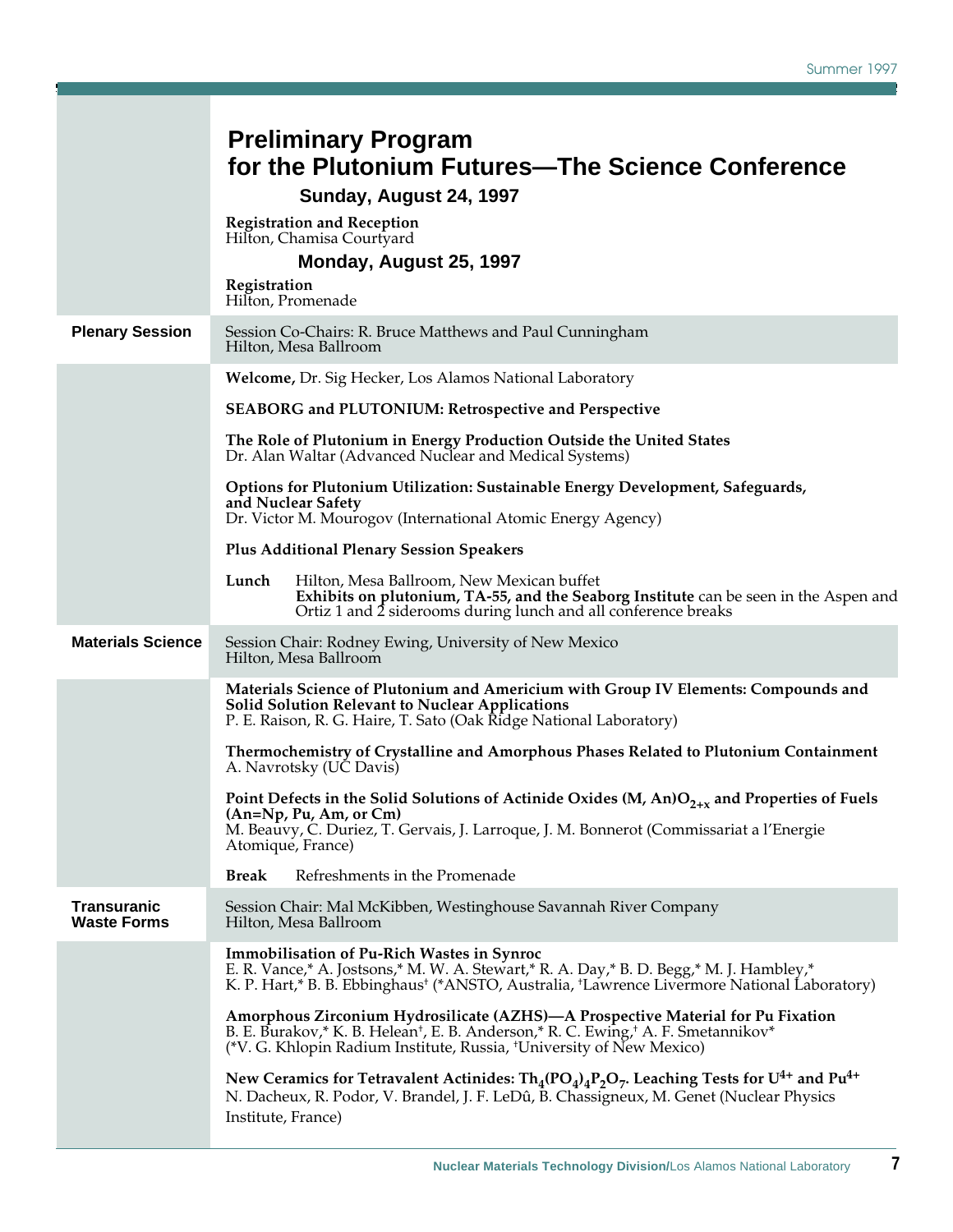|                                               | Self-Radiation Effects in Glass and Ceramic Waste Forms for the Stabilization and<br><b>Disposition of Plutonium</b><br>W. J. Weber,* N. J. Hess,* S. D. Conradson, <sup>†</sup> J. D. Vienna* (*Pacific Northwest National Laboratory<br><sup>†</sup> Los Alamos National Laboratory)<br>Tuesday, August 26, 1997                                                                                                                                |
|-----------------------------------------------|---------------------------------------------------------------------------------------------------------------------------------------------------------------------------------------------------------------------------------------------------------------------------------------------------------------------------------------------------------------------------------------------------------------------------------------------------|
| <b>Nuclear Fuels/</b><br><b>Isotopes</b>      | Session Chair: Larry Newkirk, Lawrence Livermore National Laboratory<br>Hilton, Mesa Ballroom                                                                                                                                                                                                                                                                                                                                                     |
|                                               | <b>Nuclear Pu-Based Fuels for the Future</b><br>H. Bernard (French Atomic Energy Commission)                                                                                                                                                                                                                                                                                                                                                      |
|                                               | <b>Concepts for Advanced MOX Fabrication Technology</b><br>W. Stoll (Institute for Industrial Environment, Germany)                                                                                                                                                                                                                                                                                                                               |
|                                               | <b>Inert Matrix Non-Fertile Fuels for Plutonium Transmutation in PWRs</b><br>F. Vettraino,* C. Lombardi <sup>†</sup> , A. Mazzola <sup>†</sup> (*ENEA-Nuclear Fission Division, Italy,<br><sup>†</sup> Polytechnic of Milan, Italy)                                                                                                                                                                                                               |
|                                               | Development of Coated Particle Plutonium Fuel in Russia<br>V. M. Makarov,* A. S. Shenoy, <sup>†</sup> M. B. Richards, <sup>*</sup> D. W. McEachern <sup>*</sup> (*A. A. Bochvar All-Russian<br>Scientific Research, Russia, <sup>†</sup> General Atomics, San Diego, <sup>†</sup> General Atomics, Los Alamos)                                                                                                                                    |
|                                               | <b>Break</b><br>Refreshments in the Promenade                                                                                                                                                                                                                                                                                                                                                                                                     |
| <b>Separations</b>                            | Session Chair: Gordon Jarvinen, Los Alamos National Laboratory<br>Hilton, Mesa Ballroom                                                                                                                                                                                                                                                                                                                                                           |
|                                               | Recovery of Plutonium or Conversion of Plutonium Containing Materials to Glass Using a<br><b>GMODS</b> Dissolution Glass<br>C. W. Forsberg (Oak Ridge National Laboratory)                                                                                                                                                                                                                                                                        |
|                                               | Recovery of Surplus Weapons-Usable Plutonium for Mixed Oxide Reactor Fuels<br>T. R. Johnson, R. D. Pierce, C. C. McPheeters (Argonne National Laboratory)                                                                                                                                                                                                                                                                                         |
|                                               | Aqueous Processes for the Conversion of Metallic Plutonium into an Oxide Powder Suitable<br>for MOX Fuel Fabrication<br>B. Zakharkin,* L. Borisov,* P. Brossard,† P. Bros,† A. Boesch,* E. Capelle <sup>*</sup> (*VNIIM, Russia,<br><sup>†</sup> CEA/DCC, France, <sup>¥</sup> CEA/DAM, Bruyère-Le-Châtel, France)                                                                                                                                |
|                                               | <b>Magnetic Separation for Nuclear Material Applications</b><br>L. A. Worl, D. Hill, D. Padilla, C. Prenger, E. Roth (Los Alamos National Laboratory)                                                                                                                                                                                                                                                                                             |
|                                               | Lunch (on your own in Santa Fe)                                                                                                                                                                                                                                                                                                                                                                                                                   |
| <b>Poster Session</b>                         | Sweeney Center (within walking distance of the Hilton Hotel)<br>More than 70 posters will be presented at the Poster Session (See Page 10)                                                                                                                                                                                                                                                                                                        |
|                                               | Banquet Invited Speaker: Richard Rhodes, Public Health, Public Knowledge, Public Peace<br>Author of The Making of the Atomic Bomb and The Dark Sun-The Making of the Hydrogen Bomb<br>Hilton, Mesa Ballroom                                                                                                                                                                                                                                       |
|                                               | Wednesday, August 27, 1997                                                                                                                                                                                                                                                                                                                                                                                                                        |
| <b>Actinides in the</b><br><b>Environment</b> | Session Chair: Ann Gibbs, Westinghouse Savannah River Company<br>Hilton, Mesa Ballroom                                                                                                                                                                                                                                                                                                                                                            |
|                                               | Actinides in the Environment: Some Perspectives from an Aqueous Chemist<br>J. Bruno (QuantiSci SL, Spain)                                                                                                                                                                                                                                                                                                                                         |
|                                               | <b>Investigations of Microbial Systems in Radioactive Environments</b><br>M. E. Pansoy-Hjelvik,* B. A. Strietelmeier,* J. B. Gillow, <sup>†</sup> C. J. Dodge, <sup>†</sup> R. J. Sebring,* S. M. Kitten,*<br>P. A. Leonard,* R. Villarreal,* I. R. Triay,* A. J. Francis, <sup>†</sup> H. W. Papenguth <sup>¥</sup> (*Los Alamos National<br>Laboratory, <sup>†</sup> Brookhaven National Laboratory, <sup>*</sup> Sandia National Laboratories) |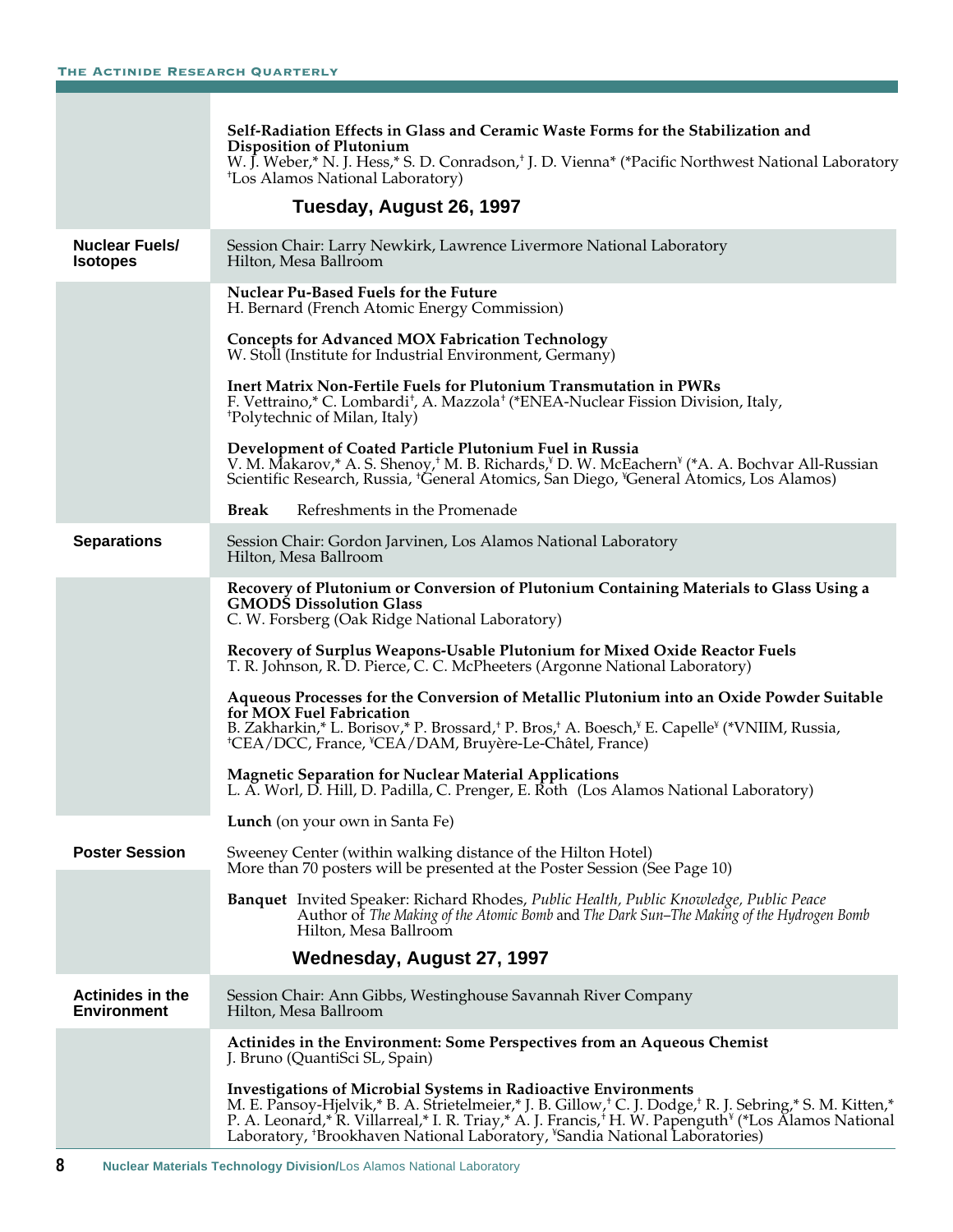|                                                             | Mediation of Actinide Mobility and Potential Actinide Remediation by Microbes in the<br>Environment<br>J. R. Brainard, S. Thompson, L. Hersman (Los Alamos National Laboratory)                                                                                                                                                                                                                                                                                                                                                                               |
|-------------------------------------------------------------|---------------------------------------------------------------------------------------------------------------------------------------------------------------------------------------------------------------------------------------------------------------------------------------------------------------------------------------------------------------------------------------------------------------------------------------------------------------------------------------------------------------------------------------------------------------|
|                                                             | Actinide Solubility and Speciation in YM and WIPP Aquifers: Experimental Data and<br>Predictions Based on Thermodynamic and Geochemical Modeling<br>D. R. Janecky,* D. W. Efurd,* C. D. Tait, <sup>†</sup> W. Runde <sup>†</sup> (*Los Alamos National Laboratory,<br><sup>+</sup> Glenn T. Seaborg Institute for Transactinium Science, CA)                                                                                                                                                                                                                  |
|                                                             | <b>Break</b><br>Refreshments in the Promenade                                                                                                                                                                                                                                                                                                                                                                                                                                                                                                                 |
| <b>Detection and</b><br><b>Analysis</b>                     | Session Chair: Larry Avens, Los Alamos National Laboratory<br>Hilton, Mesa Ballroom                                                                                                                                                                                                                                                                                                                                                                                                                                                                           |
|                                                             | <b>Advantages and Limitations of Oxidation State Analogs</b><br>G. R. Choppin (Florida State University)                                                                                                                                                                                                                                                                                                                                                                                                                                                      |
|                                                             | Spectroscopic Study of Chelation Between Pu and Modified Siderophores<br>P. Zhao,* V. V. Romanovski,* D. C. Hoffman,* C. E. A. Palmer,* D. W. Whisenhunt, Jr.,*<br>P. G. Allen, <sup>†</sup> D. K. Shuh, <sup>†</sup> J. J. Bucher, <sup>†</sup> N. M. Edelstein, <sup>†</sup> D. J. White, <sup>¥</sup> J. Xu, <sup>¥</sup> K. N. Raymond <sup>¥</sup><br>(*G. T. Seaborg Institute for Transactium Science, Lawrence Livermore National Laboratory,<br><sup>†</sup> Lawrence Berkeley National Laboratory, <sup>*</sup> University of California, Berkeley) |
|                                                             | Immobilization of Plutonium in Geomedia by Phytic Acid<br>M. P. Jensen, S. R. Friedrich, J. J. Hines, M. A. Schmidt, K. L. Nash (Argonne National Laboratory)                                                                                                                                                                                                                                                                                                                                                                                                 |
|                                                             | <b>Characterization of Actinide Materials by Elemental and Molecular Imaging</b><br>G. J. Havrilla,* J. R. Schoonover,* F. Wesner,* C. Worley,* M. Sparrow,† P. J. Treado† (*Los Alamos<br>National Laboratory, <sup>†</sup> University of Pittsburgh)                                                                                                                                                                                                                                                                                                        |
|                                                             | Lunch (on your own in Santa Fe)                                                                                                                                                                                                                                                                                                                                                                                                                                                                                                                               |
| Plutonium                                                   | Session Chair: Richard Bartsch, Texas Tech University<br>Hilton, Mesa Ballroom                                                                                                                                                                                                                                                                                                                                                                                                                                                                                |
|                                                             | Electron Localization in the Series of Actinide Metals and $Pu_3X$ (X=Al, Ga, In, Tl)<br>Compounds<br>M. Pénicaud (Commissariat a l'Energie Atomique, France)                                                                                                                                                                                                                                                                                                                                                                                                 |
|                                                             | Coordination Chemistry of Actinide Ions (U, Np, Pu) Under Highly Alkaline Conditions<br>D. L. Clark, S. D. Conradson, D. W. Keogh, M. P. Neu, P. D. Palmer, R. D. Rogers, W. Runde,<br>B. L. Scott, C. D. Tait (Los Alamos National Laboratory and Glenn T. Seaborg Institute for<br>Transactinium Science, CA)                                                                                                                                                                                                                                               |
|                                                             | Polymeric Plutonium(IV) Hydroxide: Formation, Prevalence, and Structural and Physical<br>Characteristics<br>M. P. Neu,* R. K. Schulze,* S. D. Conradson,* J. D. Farr,* R. G. Haire <sup>†</sup> (*Los Alamos National<br>Lab and Glenn T. Seaborg Institute for Transactinium Science, CA, <sup>†</sup> Oak Ridge National Lab)                                                                                                                                                                                                                               |
|                                                             | Refreshments in the Promenade<br><b>Break</b>                                                                                                                                                                                                                                                                                                                                                                                                                                                                                                                 |
| <b>Actinide</b><br><b>Compounds and</b><br><b>Complexes</b> | Session Chair: Darleane Hoffman, Lawrence Berkeley National Laboratory<br>Hilton, Mesa Ballroom                                                                                                                                                                                                                                                                                                                                                                                                                                                               |
|                                                             | The Los Alamos Tunable Light Source for Transuranic Photoelectron Spectroscopy: First<br>Results for $\delta$ -Pu<br>A. J. Arko, J. J. Joyce, L. E. Cox (Los Alamos National Laboratory)                                                                                                                                                                                                                                                                                                                                                                      |
|                                                             | The Actinide Extraction Properties of 1,3 Para-Tert-Butyl-Acid-Diethyl Amide Substituted<br>Calix[4]arene<br>G. P. Nicholson,* M. J. Kan,* G. Williams,* P. D. Beer,† P. Schmidt,† M. G. B. Drew, <sup>¥</sup><br>P. D. Sheen <sup>¥</sup> (*AWE, Aldermaston, <sup>†</sup> University of Oxford, <sup>*</sup> University of Reading; UK)                                                                                                                                                                                                                     |
|                                                             | <b>Conference Summary and Assessment</b><br>Rapporteur: G. R. Choppin (Florida State University)                                                                                                                                                                                                                                                                                                                                                                                                                                                              |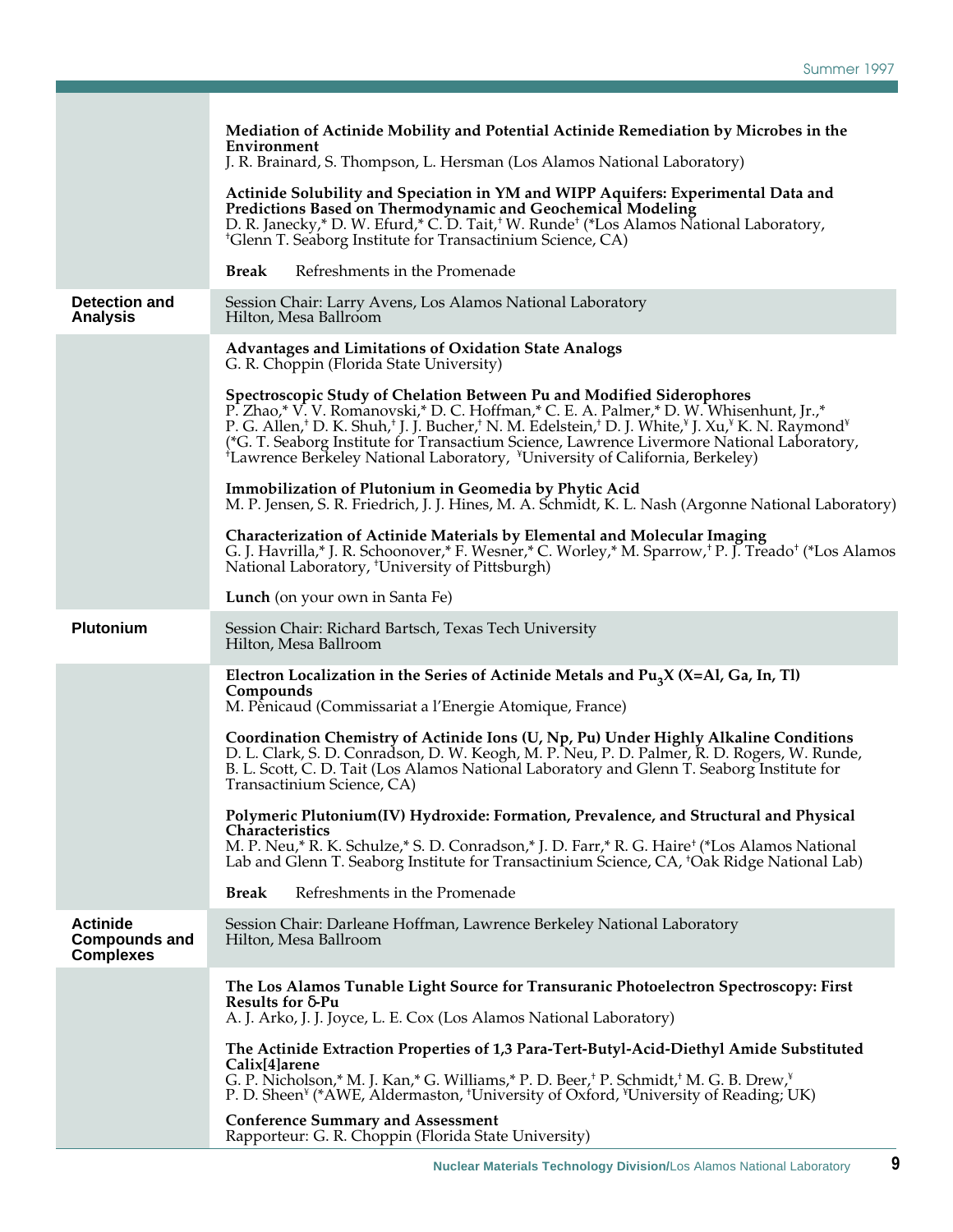|                                          | <b>Poster Session Presentations</b><br>Sweeney Convention Center (within walking distance of the Hilton Hotel)                                                                                                                                                                                                                                                                                              |
|------------------------------------------|-------------------------------------------------------------------------------------------------------------------------------------------------------------------------------------------------------------------------------------------------------------------------------------------------------------------------------------------------------------------------------------------------------------|
| <b>Materials Science</b>                 | The Activities of V. G. Khlopin Radium Institute, Russia, in the Field of Pu and Actinide<br>Immobilization<br>E. B. Anderson (V. G. Khlopin Radium Institute, Russia)                                                                                                                                                                                                                                      |
|                                          | Calculated Structural Relaxation in Pu-Ga<br>J. D. Becker,* B. R. Cooper,† J. M. Wills,* L. Cox* (*Los Alamos National Laboratory, †West Virginia<br>University)                                                                                                                                                                                                                                            |
|                                          | Electronic Structure and Theory of Bonding in $\delta$ -Pu<br>O. Eriksson, J. M. Wills (Los Alamos National Laboratory)                                                                                                                                                                                                                                                                                     |
|                                          | <b>Gallium Interactions with Zircaloy Cladding</b><br>R. R. Hart,* J. Rennie,* K. Ünlü,† C. Ríos-Martínez† (*Texas A&M University, †The University<br>of Texas at Austin)                                                                                                                                                                                                                                   |
|                                          | Synthesis and Characterization of Solids in the $NA_{1-x}K_xCe_{2-y}U_y(PO_4)_3$ System<br>H. T. Hawkins,* D. K. Veirs,* J. A. Danis,* W. H. Runde,* B. E. Scheetz <sup>†</sup> (*Los Alamos National<br>Laboratory, 'The Pennsylvania State University)                                                                                                                                                    |
|                                          | Hot Isostatic Pressing (HIP) Synthesis of Pu-bearing Zircon<br>J. Y. Huang, D. R. Spearing (Los Alamos National Laboratory)                                                                                                                                                                                                                                                                                 |
|                                          | Glass and Glass-Ceramic Waste Forms Developed for Immobilizing Actinides<br>D. A. Knecht, S. Johnson, K. Vinjamuri, T. P. O'Holleran, S. Frank, S. V. Raman,<br>B. A. Staples (Lockheed Martin Idaho Technologies, Argonne National Laboratory—West)                                                                                                                                                        |
|                                          | Phase Separation in Borosilicate Glasses with P, F, and S and the Influence on Glass<br>Durability in Aqueous Environments<br>H. Li, Y. L. Chen, J. D. Vienna (Pacific Northwest National Laboratory)                                                                                                                                                                                                       |
|                                          | <b>Glass Melter Development for Plutonium Immobilization</b><br>J. C. Marra,* K. Marshall,* R. Schumacher,* M. Speer,* J. Zamecnik,* R. T. Calloway, Jr.,*<br>J. Coughlin,* R. Singer,* J. Farmer,† W. Bourcier,† D. Riley,† B. Hobson,† M. Elliott <sup>¥</sup><br>(*Westinghouse Savannah River Company, †Lawrence Livermore National Laboratory,<br><i><b>*Pacific Northwest National Laboratory</b></i> |
|                                          | A Statistically Designed Matrix to Evaluate Solubility, Impurity Tolerance, and Thermal<br><b>Stability of Plutonium-Bearing Glasses</b><br>D. K. Peeler, T. F. Meaker, T. B. Edwards, D. S. McIntyre (Westinghouse Savannah River Co.)                                                                                                                                                                     |
|                                          | Dissolution Studies of Plutonium Oxide in LaBS Glass<br>D. Riley,* W. Bourcier,* J. Vienna,† T. Meaker,† D. Peeler,* J. Marra <sup>¥</sup> (*Lawrence Livermore National<br>Laboratory, <sup>†</sup> Pacific Northwest National Laboratory, <sup>*</sup> Westinghouse Savannah River Co.)                                                                                                                   |
|                                          | Schoepite Weathering in the Presence of Calcium and Phosphate Bearing Water: Pathways<br>and Products<br>A. G. Sowder,* S. B. Clark,† R. A. Fjeld* (*Clemson University, † Washington State University)                                                                                                                                                                                                     |
|                                          | Alpha Radiation Damage in Plutonium Encapsulating Materials<br>K. Ünlü,* M. Saglam,* C. Ríos-Martínez,* R. R. Hart,† J. D. Shipp† (*The University of Texas at<br>Austin, 'Texas A&M University)                                                                                                                                                                                                            |
|                                          | Development of a Ceramic Form for Immobilization of Excess Plutonium<br>R. Van Konynenburg, B. Ebbinghaus, F. Ryerson, H. Shaw, P. Curtis (Lawrence Livermore<br>National Laboratory)                                                                                                                                                                                                                       |
| <b>Transuranic</b><br><b>Waste Forms</b> | The Raw Material and Waste Activity Balance in the Projected Nuclear Power of Russia<br>E. O. Adamov, I. Kh. Ganev, A. V. Lopatkin, V. G. Muratov, V. V. Orlov (Research and<br>Development Institute of Power Engineering, Russia)                                                                                                                                                                         |
|                                          | Statistical Signal Processing and Artificial Intelligence Applications in the Nondestructive<br><b>Assay of U/Pu Bearing Materials</b><br>S. E. Aumeier, J. H. Forsmann (Argonne National Laboratory—West)                                                                                                                                                                                                  |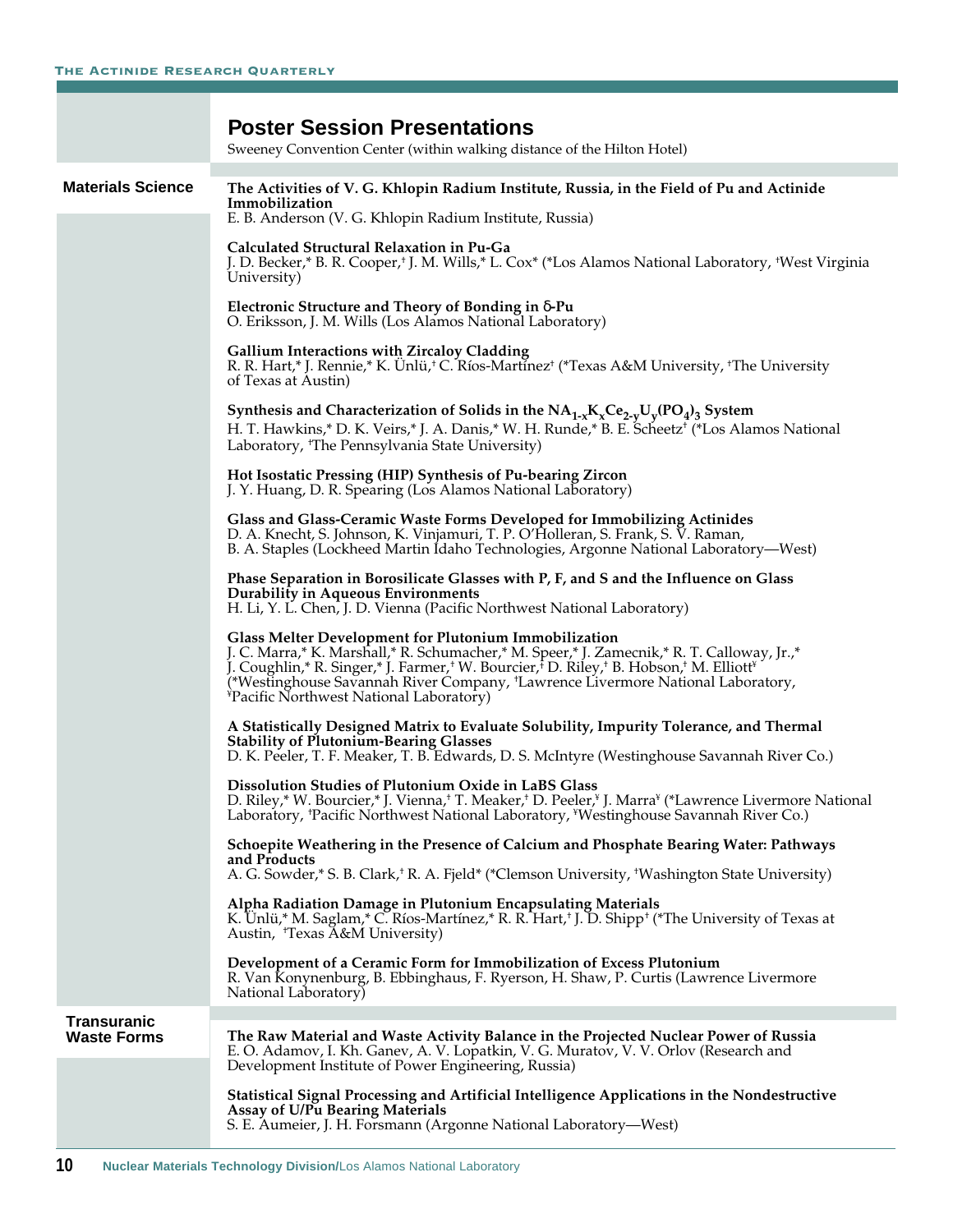#### **Pu and Gd Chemistry of Zirconolite Polytypes in a Titanate Ceramic**

A. J. Bakel,\* E. C. Buck,\* B. Ebbinghaus† (\*Argonne National Laboratory, † Lawrence Livermore National Laboratory)

#### **Microwave Vitrification of Radioactive Sludge and Residue in Container**

G. B. Borisov,\* A. V. Nazarov,\* M. N. Molokhov† (\*A. A. Bochvar All-Russia Research Institute of Inorganic Materials, [VNIINM] Russia, †Research and Development Institute of Construction Technology and Residues, [NIKIMT] Russia)

#### **Microscopic Analysis of Pu-Contaminated Incinerator Ash: Implications for Immobilization** E. C. Buck (Argonne National Laboratory)

#### **Redox of Plutonium and Cerium in Vitrified Wastes**

J. G. Darab,\* H. Li,\* M. J. Schweiger,\* J. D. Vienna,\* P. G. Allen,† J. J. Bucher,† N. M. Edelstein,† D. K. Shuh† (\*Pacific Northwest National Laboratory, †Lawrence Berkeley National Laboratory)

#### **Plutonium Alteration Phases from Lanthanide Borosilicate Glass**

J. A. Fortner, C. J. Mertz, D. C. Chamberlain, J. K. Bates (Argonne National Laboratory)

#### **Alternative Technology of HLW and Plutonium Immobilization within Mineral-like Matrix by Means of Self-propagating High-temperature Synthesis (SHS)**

E. M. Glagovsky, A. V. Kuprin (A. A. Bochvar All-Russia Research Institute of Inorganic Materials [VNIINM], Russia)

### **Los Alamos Plutonium Facility Newly Generated TRU Waste Certification**

K. Gruetzmacher, A. Montoya, B. Sinkule, M. Maez (Los Alamos National Laboratory)

#### **Waste Forms for Plutonium Disposition**

S. G. Johnson,\* T. P. O'Holleran,\* S. M. Frank,\* M. K. Meyer,\* M. Hanson,\* B. A. Staples,† D. A. Knecht,† P. C. Kong† (\*Argonne National Laboratory—West, †Lockheed Martin Idaho Technologies Company)

#### **Americium/Curium Bushing Melter Drain Tests**

T. M. Jones, B. J. Hardy, M. E. Smith (Westinghouse Savannah River Company)

#### **Stabilization of Recovered Ash at the Lawrence Livermore National Laboratory** O. H. Krikorian, R. H. Condit (Lawrence Livermore National Laboratory)

**Analytical Technology Development for Transuranic Waste Characterization** C. Mahan, D. Wayne, D. Figg, D. Cremers, A. Koskelo, R. Drake, Y. Duan, J. Olivares (Los Alamos National Laboratory)

#### **Liquidus Temperature and Durability of Pu Loaded Lanthanide Borosilicate (LaBS) Glass as a Function of Feed Stream Variation**

T. F. Meaker, D. K. Peeler, C. M. Conley, J. O. Gibson (Westinghouse Savannah River Company)

#### **Determination of Solubility Limits of Individual Pu Feeds into a Lanthanide Borosilicate (LaBS) Glass Matrix Without Preprocessing**

T. F. Meaker, D. K. Peeler, C. M. Conley, J. O. Gibson (Westinghouse Savannah River Company)

#### **Speciation and Surface Interactions of Actinides on Aged Ion-Exchange Resins** D. E. Morris, C. T. Buscher, A. R. Wheeler, R. J. Donohoe, C. D. Tait (Los Alamos National Laboratory)

**Application of Freeze Drying Technology to Liquid TRU Waste Minimization** J. A. Musgrave,\* D. W. Efurd,\* J. C. Banar,\* S. Boone,\* R. A. Podkulski,† E. Renzi,† P. Stewart† (\*Los Alamos National Laboratory, † BOC Edwards Calumatic)

#### **Silica Gel Treatment for Stabilization of Plutonium**

A. K. Nardova,\* E. A. Filippov,\* E. G. Kudriavtsev,† E. G. Dzekun,\* K. K. Korchenkin,\* A. N. Mashkin\* (\*Russian Research Institute for Chemical Technology, Russia, †Ministry for Atomic Energy of Russian<br>Federation, Russia, \*"Mayak" Production Association)

#### **Vitrification of Rocky Flats Incinerator Ash**

T. S. Rudisill, J. C. Marra, D. K. Peeler (Westinghouse Savannah River Company)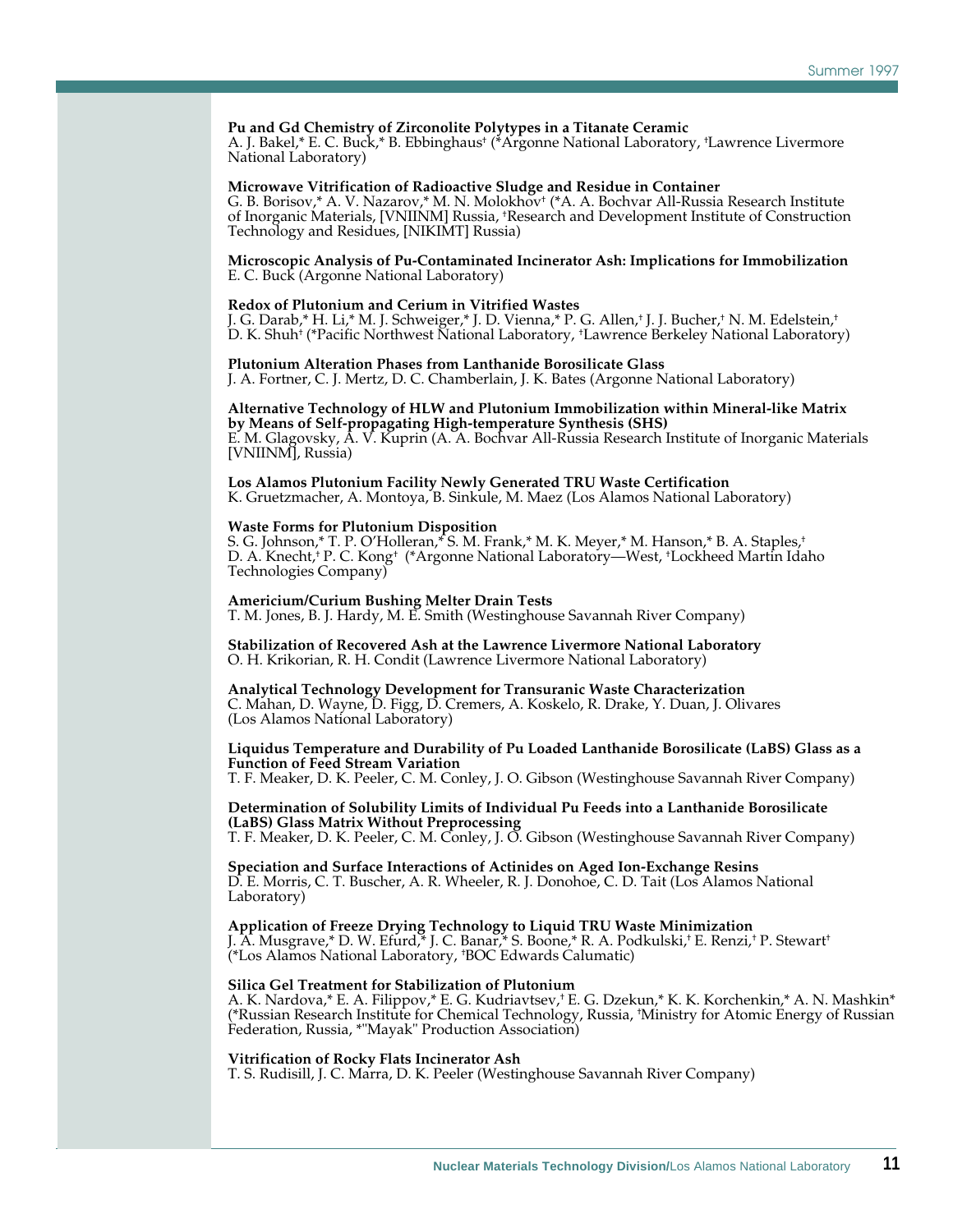|                         | Integrated Nondestructive Assay Solutions for Plutonium Measurement Problems for the<br>21st Century<br>T. E. Sampson, T. L. Cremers (Los Alamos National Laboratory)                                                                                                                     |
|-------------------------|-------------------------------------------------------------------------------------------------------------------------------------------------------------------------------------------------------------------------------------------------------------------------------------------|
|                         | <b>Stabilization of Plutonium Contaminated Wet Combustible Residues</b><br>N. C. Schroeder, M. Attrep, Jr., S. B. Williams (Los Alamos National Laboratory)                                                                                                                               |
|                         | Colloids in TRU Waste Contaminated Saturated Brine<br>R. K. Schulze, M. P. Neu, J. D. Farr, S. D. Conradson (Los Alamos National Laboratory)                                                                                                                                              |
|                         | Solution of the Problem of Recovery Transuranium Elements from Basin-Storage of<br>Radioactive Waste and Equipment of Plants<br>N. E. Shingarjov, A. S. Polyakov, L. S. Raginsky, I. V. Mukhin (A. A. Bochvar All-Russia Research<br>Institute of Inorganic Materials [VNIINM] Russia)    |
|                         | The Waste Management System at the Los Alamos Plutonium Facility<br>K. Smith, A. Montoya, R. Wieneke, D. Wulff, C. Smith, K. Gruetzmacher (Los Alamos National<br>Laboratory)                                                                                                             |
|                         | <b>Glass Encapsulation Technology for Plutonium Bearing Wastes</b><br>J. D. Vienna,* M. L. Elliott,* H. Li,* J. K. Luey,* G. Veazey, R. Nakaoka (*Pacific Northwest National<br>Laboratory, <sup>†</sup> Los Alamos National Laboratory)                                                  |
|                         | Cathodic-Arc Deposited Erbia for Molten Plutonium Containment in Casting Operations<br>B. P. Wood,* D. Soderquist,* A. Gurevitch,* K. Walter,* J. Treglio <sup>†</sup> (*Los Alamos National<br>Laboratory, <sup>†</sup> ISM Technologies, Inc.)                                          |
|                         | Hydrothermal Oxidation for Treatment of Plutonium Combustible Wastes<br>L. S. Worl, S. J. Buelow, L. Le, D. Padilla, J. Roberts (Los Alamos National Laboratory)                                                                                                                          |
|                         | TRU Waste Segregation and Compaction<br>A. S. Wong, L. L. Jacobson, R. S. Marshall, A. P. Lovell (Los Alamos National Laboratory)                                                                                                                                                         |
|                         |                                                                                                                                                                                                                                                                                           |
| <b>Isotopes/Nuclear</b> |                                                                                                                                                                                                                                                                                           |
| <b>Fuels</b>            | Concept of Utilizing Weapon-Grade Plutonium in Channel-Type Water-Graphite Reactors                                                                                                                                                                                                       |
|                         | <b>RBMK-1000</b><br>E. O. Adamov, V. K. Davidov, P. B. Kuznetsov, V. M. Panin, M. I. Rozhdestvenskyi,<br>Yu M. Cherkashov (Research and Development Institute of Power Engineering [RDIPE], Russia)                                                                                       |
|                         | Fabrication of CANDU MOX Fuel at AECL<br>F. C. Dimayuga (AECL, Canada)                                                                                                                                                                                                                    |
|                         | <b>Automation in Plutonium Processing Environments</b><br>M. Dinehart,* G. R. McKee,† M. Evans* (*Los Alamos National Laboratory, †Sandia National<br>Laboratories)                                                                                                                       |
|                         | The International Science and Technology Center (ISTC) and the ISTC Projects Related to<br><b>Plutonium Problems (Information Review)</b>                                                                                                                                                 |
|                         | A. Gerard, L. V. Tocheniy (The International Science and Technology Center [ISTC], Russia)<br><b>Conception of a WER Reactor with Coated Particles</b><br>E. I. Grishanin, L. N. Phalkovsky (All-Russia Nuclear Power Engineering Research and<br>Development Institute [VNIIAM], Russia) |
|                         | Steam-Water Cooler Power Plant Using Weapons Plutonium and Actinides<br>E. I. Grichanin, P. N. Alexeyev, P. Fomichenko, L. N. Phalkovsky, S. A. Subbotin (All-Russia Nuclear<br>Power Engineering Research and Development Institute [VNIIAM], Russia)                                    |
|                         | The Role of Chemical Reactions in the Chernobyl Accident<br>E. I. Grishanin, O. V. Konovalova, L. N. Phalkovsky (All-Russia Nuclear Power Engineering<br>Research and Development Institute [VNIIAM], Russia)                                                                             |
|                         | The Application of Plasma-chemical Technology for the Manufacture of Homogeneous Oxide<br>Mixture Aimed for the Production of Uranium-Plutonium Fuel<br>G. P. Khandorin, N. V. Dedov, E. N. Maly, V. A. Matyukha, V. G. Sapozhnikov (Siberian<br>Group of Chemical Enterprises)           |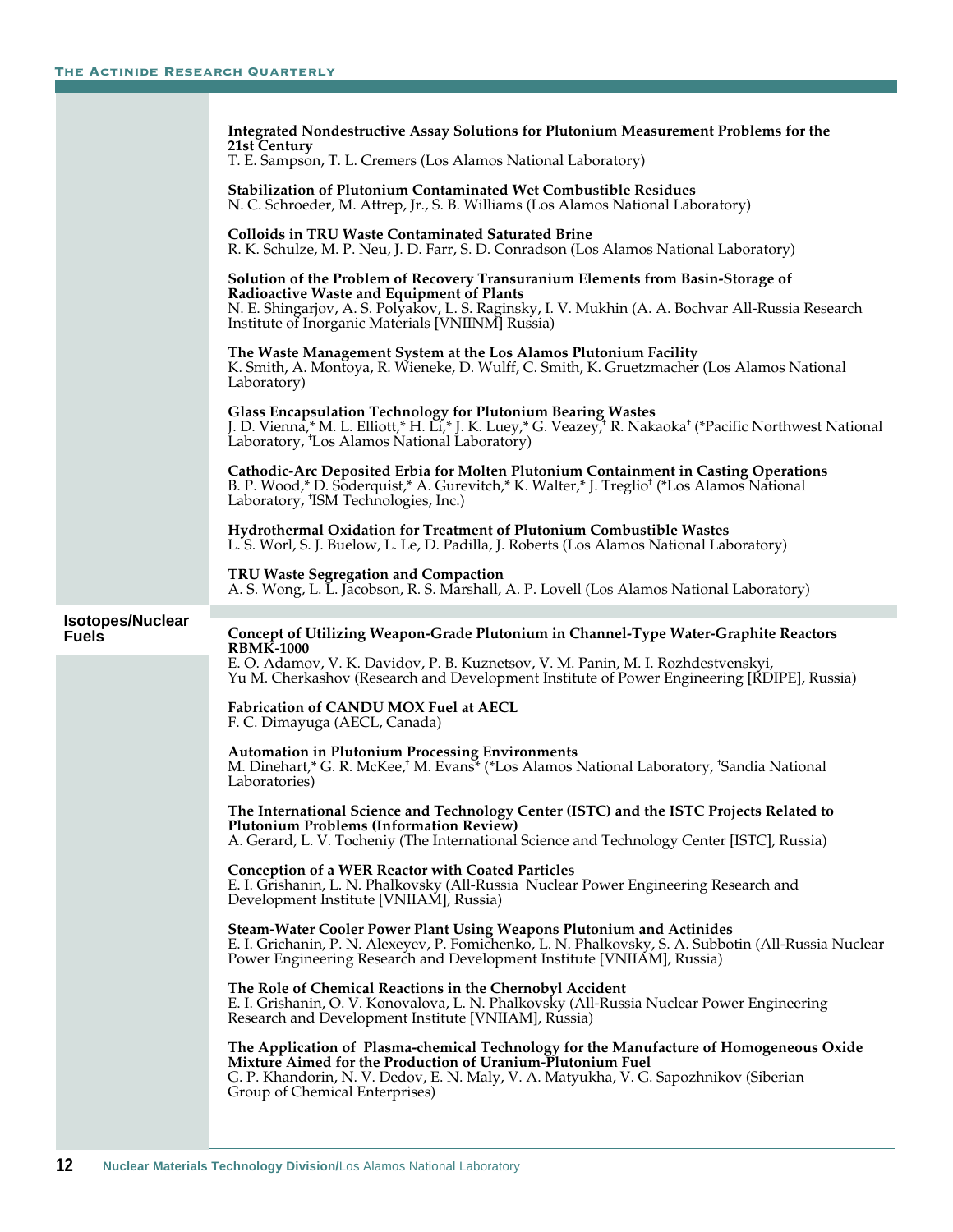|                                   | Social and Psychological Causes of the Chernobyl Accident<br>O. V. Konovalova (All-Russia Nuclear Power Engineering Research and Development Institute<br>[VNIIAM], Russia)                                                                                                                                                                                                                           |
|-----------------------------------|-------------------------------------------------------------------------------------------------------------------------------------------------------------------------------------------------------------------------------------------------------------------------------------------------------------------------------------------------------------------------------------------------------|
|                                   | The Calculation of Thermodynamic and Kinetic Characteristics of Components Redistribution<br>in U-Pu-Zr Alloys<br>E. A. Smirnov, A. A. Shmakov (Moscow State Engineering Physics Institute, Russia)                                                                                                                                                                                                   |
|                                   | <b>MOX Fabrication Experience at BELGONUCLEAIRE</b><br>J. van Vliet, E. Pelckmans, A. Vandergheynst (BELGONUCLEAIRE)                                                                                                                                                                                                                                                                                  |
|                                   | The AIDA/MOX 1 Program: Results of the French-Russian Study for Peaceful Use of W-Pu<br>N. N. Yegorov,* E. Koudriavtsev,* V. Poplavsky,† A. Polyakov,* X. Ouin,§ N. Camarcat,<br>B. Sicard,** H. Bernard** (*MINATOM, Russia, †IPPE, Russia, *VNIINM, Russia, *Ministry of<br>Industry, France, **CEA, France)                                                                                        |
|                                   |                                                                                                                                                                                                                                                                                                                                                                                                       |
| <b>Separations</b>                | New Bifunctional Anion-Exchange Resins for Plutonium Separations<br>R. A. Bartsch,* J. S. Kim,* J. Nam,* S. F. Marsh,† G. D. Jarvinenf (*Texas Tech University,<br><i><b>Los Alamos National Laboratory</b></i>                                                                                                                                                                                       |
|                                   | Effects of Coprecipitation on Uranium and Plutonium Concentrations in Alkaline Salt Solutions<br>D. T. Hobbs (Westinghouse Savannah River Company)                                                                                                                                                                                                                                                    |
|                                   | Plutonium Purification from Americium by Vacuum Distillation Method when Heating by                                                                                                                                                                                                                                                                                                                   |
|                                   | <b>Electron Beam</b><br>G. P. Khandorin, V. M. Kondakov, E. N. Maly, V. G. Sapozhnikov, G. G. Shadrin, L. L. Ugrinsky<br>(Siberian Group of Chemical Enterprises, Russia)                                                                                                                                                                                                                             |
|                                   | Conversion of Weapon-grade Plutonium into an Oxide Powder Suitable for MOX Fuel                                                                                                                                                                                                                                                                                                                       |
|                                   | Manufacturing by a Pyrochemical Method<br>A. Osipenko,* A. Bychkov,* O. Skiba,* J. Lacquement,† JM. Adnet,† P. Brossard† (*SSC RIAR,<br>Russia, <sup>+</sup> CEA/DCC, France)                                                                                                                                                                                                                         |
|                                   | Solid/Gas Phase Catalytic Reduction for the Clean Separation of Gallium from Gallium                                                                                                                                                                                                                                                                                                                  |
|                                   | Oxide/Plutonium Oxide<br>C. V. Philip, W. W. Pitt, Jr., K. Chung, R. G. Anthony (Texas A&M University)                                                                                                                                                                                                                                                                                                |
|                                   | Plutonium Solubility and Speciation Under Hydrothermal Waste Treatment Conditions<br>S. D. Reilly, M. P. Neu, W. H. Runde (Los Alamos National Laboratory)                                                                                                                                                                                                                                            |
|                                   | Pu Sorption by the 1,2-Hydroxypyridinone Based Agents<br>V. V. Romanovski,* P. Zhao,* D. C. Hoffman,* D. W. Whisenhunt, Jr.,* D. White,† X. Jide,†<br>K. N. Raymond <sup>†</sup> (*Lawrence Livermore National Laboratory, <sup>†</sup> University of California at Berkeley)                                                                                                                         |
| <b>Environmental</b>              |                                                                                                                                                                                                                                                                                                                                                                                                       |
| and Biosphere<br><b>Chemistry</b> | Plutonium in Damaged Nuclear Fuel at the Chernobyl NPP Accident<br>S. Bogatov, A. Borovoi, S. Gavrilov (Russian Research Centre "Kurchatov Institute")                                                                                                                                                                                                                                                |
|                                   | Dose Formation from Transuraniums to the Population Living at the Chernobyl Alienation Zone<br>O. A. Bondarenko, B. B. Aryasov (Radiation Protection Institute, Ukraine)                                                                                                                                                                                                                              |
|                                   | Experimental and Modeling Studies of the Cycling of Plutonium in a Monomictic, Freshwater<br>Reservoir                                                                                                                                                                                                                                                                                                |
|                                   | S. B. Clark, S. M. Loyland (Washington State University)                                                                                                                                                                                                                                                                                                                                              |
|                                   | An Overview of the Redox, Aqueous, and Solid Phase Separation of Uranium in the Drainage<br>Water Evaporation Ponds of the San Joaquin Valley, California, USA<br>M. C. Duff,* C. Amrhein,† P. M. Bertsch,* D. B. Hunter,* D. E. Morris,* J. A. Musgrave*<br>(*Los Alamos National Laboratory, †University of California at Riverside, †University of Georgia's<br>Savannah River Ecology Laboratory) |
|                                   | Human Health Issue for Combined Exposures to Plutonium and Chemicals: An Experimental<br><b>Toxicology Approach</b><br>G. L. Finch, C. H. Hobbs, D. L. Lundgren, J. M. Benson, F. F. Hahn, K. J. Nikula, W. C. Griffith,<br>M. D. Hoover, E. B. Barr, S. A. Belinski, B. B. Boecker, J. L. Mauderly (Lovelace Respiratory<br>Research Insitute)                                                       |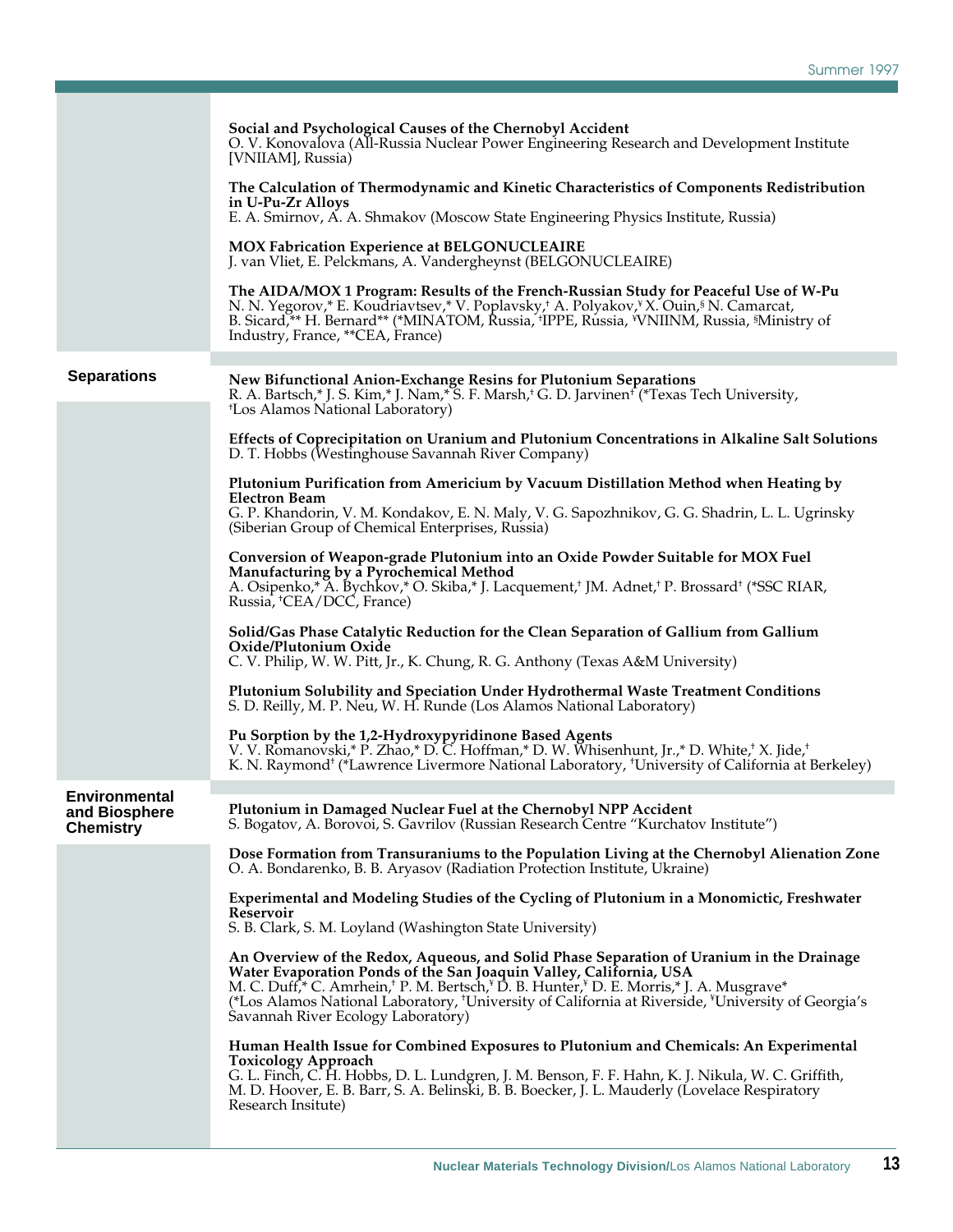|                                  | Column Tests to Study Selected Mechanisms for Plutonium Transport in Sediment Interbed<br>at the INEEL Site<br>R. A. Fjeld,* J. T. Coates,* A. W. Elzerman,* J. D. Navratil,† D. K. Jorgensen† (*Clemson<br>University, <sup>†</sup> Lockheed Martin Idaho Technologies Company)                   |
|----------------------------------|----------------------------------------------------------------------------------------------------------------------------------------------------------------------------------------------------------------------------------------------------------------------------------------------------|
|                                  | <b>Microbial Transformations of Actinides</b><br>A. J. Francis (Brookhaven National Laboratory)                                                                                                                                                                                                    |
|                                  | <b>Worker Protection Issues for Monitoring Airborne Plutonium</b><br>M. D. Hoover, G. J. Newton, B. R. Scott (Lovelace Respiratory Research Institute)                                                                                                                                             |
|                                  | Thermodynamic Simulation of Possible Solubility Limits of Pu(IV) and (III) Oxides and<br><b>Fluorides in Modeling Underground Waters</b><br>G. R. Kolonin,* G. R. Choppin <sup>+</sup> (*United Institute of Geology, Geophysics and Mineralogy, Russia,<br><sup>†</sup> Florida State University) |
|                                  | Batch Sorption Results for Americium, Neptunium, Plutonium, Technetium, and Uranium<br>Transport Through the Bandelier Tuff, Los Alamos, New Mexico<br>P. Longmire, C. R. Cotter, I. R. Triay, J. J. Kitten, A. I. Adams (Los Alamos National Laboratory)                                          |
|                                  | Iron Oxide Colloid Facilitated Plutonium Transport in Groundwater<br>N. Lu, C. R. Cotter, H. D. Kitten, I. R. Triay (Los Alamos National Laboratory)                                                                                                                                               |
|                                  | Sensitivity of the Consequences of Severe Accidents in Mixed-Oxide-Fueled Reactors to<br><b>Actinide Release and Transport</b><br>E. S. Lyman (Nuclear Control Institute)                                                                                                                          |
|                                  | The Distribution and Physicochemical Characterization of Uranium in U-Contaminated<br>Soils after Leaching with Sodium Bicarbonate<br>C. F. V. Mason, N. Lu, H. D. Kitten, P. Longmire, W. R. J. R. Turney (Los Alamos National<br>Laboratory)                                                     |
|                                  | Human Health Issues for Plutonium Inhalation: Perspectives from Laboratory Animal Studies<br>B. A. Muggenburg, B. B. Boecker, J. A. Diel, R. A. Guilmette, F. F. Hahn, M. D. Hoover,<br>D. L. Lundgren (Lovelace Respiratory Research Institute)                                                   |
|                                  | Plutonium Explosive Dispersal Using the MACCS <sup>2</sup> Computer Code<br>C. M. Steele, T. L. Wald, D. I. Chanin (Department of Energy, Los Alamos Area Office)                                                                                                                                  |
| <b>Detection</b><br>and Analysis | Determination of Actinides in WIPP Brines by Inductively Coupled Plasma Mass Spectrometry<br>S. L. Bonchin, J. A. Eyre, L. A. Gallegos, T. M. Yoshida (Los Alamos National Laboratory)                                                                                                             |
|                                  | A Method for Size and Activity Measurement of Minute Alpha Emitting Particles of Dispersed<br><b>Reactor Fuel</b><br>O. A. Bondarenko (Radiation Protection Institute, Ukraine)                                                                                                                    |
|                                  | A New Principle of Alpha Particle Spectrometry Using SSNTD<br>O. A. Bondarenko (Radiation Protection Institute, Ukraine)                                                                                                                                                                           |
|                                  | Laser Ablation—Inductively Coupled Plasma—Mass Spectrometry for Trace Analyte<br>Determination in Actinide and Actinide Contaminated Matrices<br>J. Cross, D. J. Figg, C. Brink (Los Alamos National Laboratory)                                                                                   |
|                                  | Analysis of Pu and U Materials for Trace Contaminants Using a CID Equipped ICP-AES<br><b>Echelle Spectrometer</b><br>D. J. Gerth (Los Alamos National Laboratory)                                                                                                                                  |
|                                  | Investigation and Automation of Sorbert Extraction Separations of Actinides by Flow Injection<br>Analysis<br>J. W. Grate,* O. B. Egorov,** J. Ruzicka† (* Pacific Northwest National Laboratory, †University of<br>Washington)                                                                     |
|                                  | <b>Measurement of Neutron Spectra in a Plutonium Facility</b><br>D. W. Gray, D. L. Wannigman, P. S. Hoover (Los Alamos National Laboratory)                                                                                                                                                        |
|                                  | Neutron Source Processing-Managing Radiation without Using a Hot Cell<br>D. W. Gray (Los Alamos National Laboratory)                                                                                                                                                                               |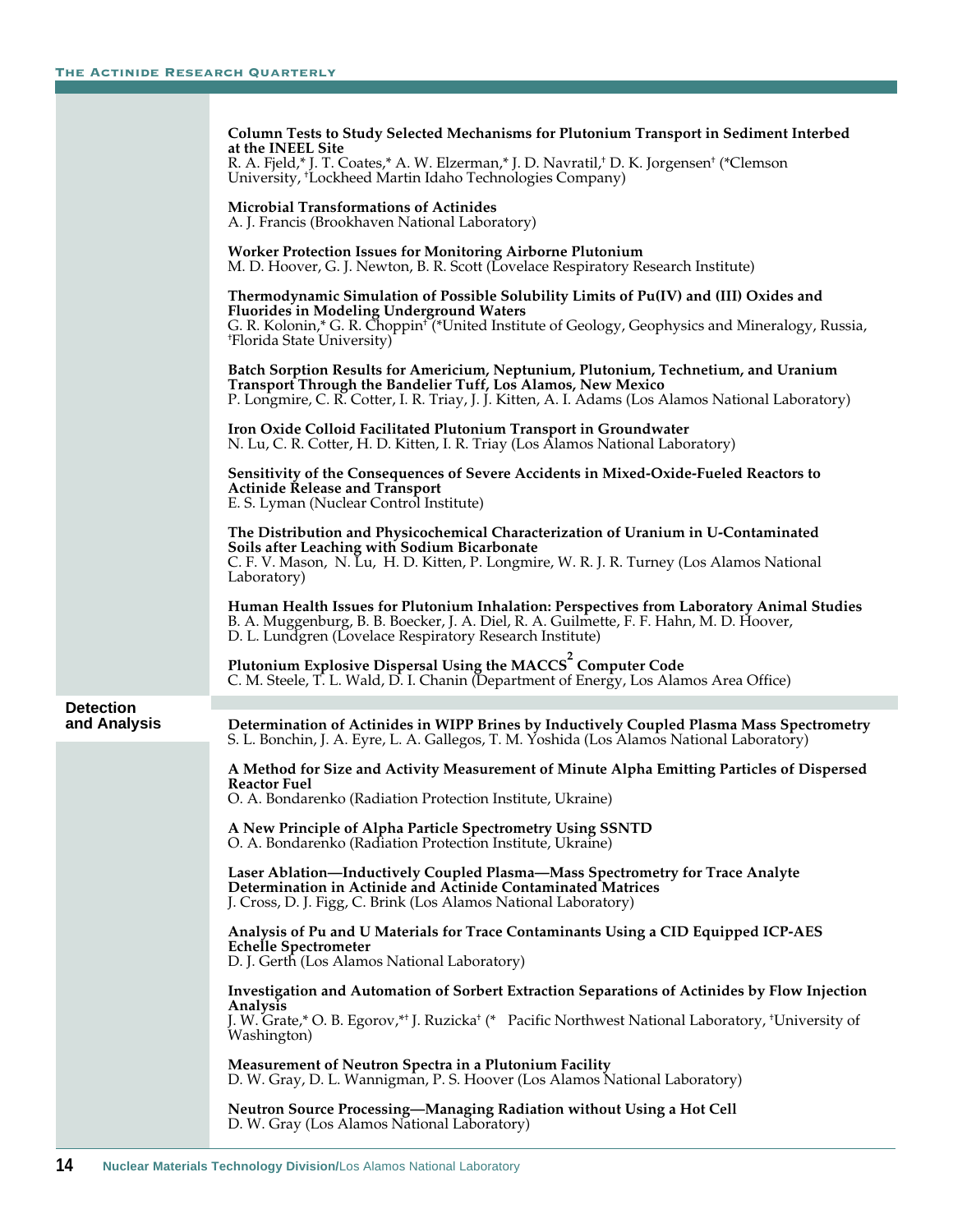|                                                                         | Characterization of Plutonium Irreversibly Bound to Ion Exchange Resins Using X-Ray<br><b>Absorption Spectroscopy</b><br>D. K. Veirs, C. A. Smith, S. D. Conradson, M. P. Neu, L. A. Morales (Los Alamos National Laboratory)                                                                                                                                                        |
|-------------------------------------------------------------------------|--------------------------------------------------------------------------------------------------------------------------------------------------------------------------------------------------------------------------------------------------------------------------------------------------------------------------------------------------------------------------------------|
| <b>Novel Plutonium</b><br>Actinide<br><b>Compounds</b><br>and Complexes | Spectroscopic Investigations of Np, Pu, and Am in Selected Immobilization Glasses<br>Z. Assefa,* R. G. Haire,* N. Stump <sup>+</sup> (*Oak Ridge National Laboratory, †Winston-Salem State<br>University)                                                                                                                                                                            |
|                                                                         | Ionic Strength and Acid Concentration Effects on the Thermodynamics and 5f Electronic<br>Structure of Plutonium(IV) Nitrate and Chloride Complexes in Aqueous Solution<br>J. M. Berg, R. B. Vaughn, M. R. Cisneros, D. K. Veirs (Los Alamos National Laboratory)                                                                                                                     |
|                                                                         | Synthesis and Structural Characterization of Uranium (IV, VI) and Plutonium (IV, VI)<br>Phosphates<br>J. A. Danis,*† H. T. Hawkins,† W. H. Runde,† D. K. Veirs,† B. W. Eichhorn* (*University of                                                                                                                                                                                     |
|                                                                         | Maryland, <sup>+</sup> Los Alamos National Laboratory)<br>Electronic Structure and Phase Stability of Pu-Ga Alloys<br>A. Gonis,* P. E. A. Turchi,* N. Kioussis <sup>†</sup> (*Lawrence Livermore National Laboratory,                                                                                                                                                                |
|                                                                         | <sup>†</sup> California State University at Northridge)<br>Crown Ether Complexation of Transuranic Ions (Np, Pu) Factors Influencing Inner-Sphere<br><b>Versus Outer-Sphere Complexation</b><br>D. W. Keogh, D. L. Clark, P. D. Palmer, B. L. Scott, C. D. Tait<br>(Los Alamos National Laboratory and the Glenn T. Seaborg Institute for Transactinium Science, CA)                 |
|                                                                         | Plutonium Coordination Chemistry with Oxygen Donor Ligands<br>M. P. Neu, D. L. Clark, S. D. Conradson, P. D. Palmer, S. D. Reilly, W. H. Runde, B. L. Scott,<br>C. D. Tait (Los Alamos National Laboratory and the Glenn T. Seaborg Institute for Transactinium<br>Science, CA)                                                                                                      |
|                                                                         | Thermodynamic Studies of Nuclear Waste Ceramic Materials: Enthalpy of Formation for<br>Zirconolite, CaZrTi <sub>2</sub> O <sub>7</sub><br>R. L. Putnam,* A. Nāvrotsky,* B. Ebbinghaus,† M. A. Williamson,* J. Y. Huang*<br>(*University of California at Davis/Princeton University, <sup>†</sup> Lawrence Livermore National Laboratory,<br><i>Los Alamos National Laboratory</i> ) |
|                                                                         | Characterization and Stability of Actinide (U, Np, Pu, Am) Carbonates<br>W. Runde,* D. L. Clark,* S. D. Reilly,* M. P. Neu,* P. D. Palmer,* C. D. Tait,* B. W. Eichhorn <sup>+</sup><br>(*Los Alamos National Laboratory and the Glenn T. Seaborg Institute for Transactinium Science, CA,<br><sup>†</sup> University of Maryland)                                                   |
|                                                                         | Chloride Complexation of Actinide Ions (U, Np, Pu, Am)<br>W. Runde, M. P. Neu, D. L. Clark, P. D. Palmer, S. D. Reilly, C. D. Tait<br>(Los Alamos National Laboratory and the Glenn T. Seaborg Institute for Transactinium Science, CA)                                                                                                                                              |
|                                                                         | Synthesis and X-Ray Investigation of New Compounds in the U-Nd-Au-Si System<br>P. S. Salamakha (L'viv State University, Ukraine)                                                                                                                                                                                                                                                     |
|                                                                         | Determination of Thermodynamic Properties of Actinide Elements in Room Temperature<br><b>Molten Salts</b><br>W. H. Smith, D. Costa, F. deRege (Los Alamos National Laboratory)                                                                                                                                                                                                       |
|                                                                         | Synthesis and Structural Chemistry of New Quaternary Germanides and Silicides of Uranium<br>O. L. Sologub (L'viv State University, Ukraine)                                                                                                                                                                                                                                          |
|                                                                         | X-Ray Absorption Spectroscopy of Plutonium in Different Oxidation States<br>C. D. Tait, D. L. Clark, S. D. Conradson, M. P. Neu, P. D. Palmer, S. D. Reilly, W. H. Runde<br>(Los Alamos National Laboratory and the Glenn T. Seaborg Institute for Transactinium Science, CA)                                                                                                        |
|                                                                         |                                                                                                                                                                                                                                                                                                                                                                                      |
|                                                                         |                                                                                                                                                                                                                                                                                                                                                                                      |
|                                                                         |                                                                                                                                                                                                                                                                                                                                                                                      |